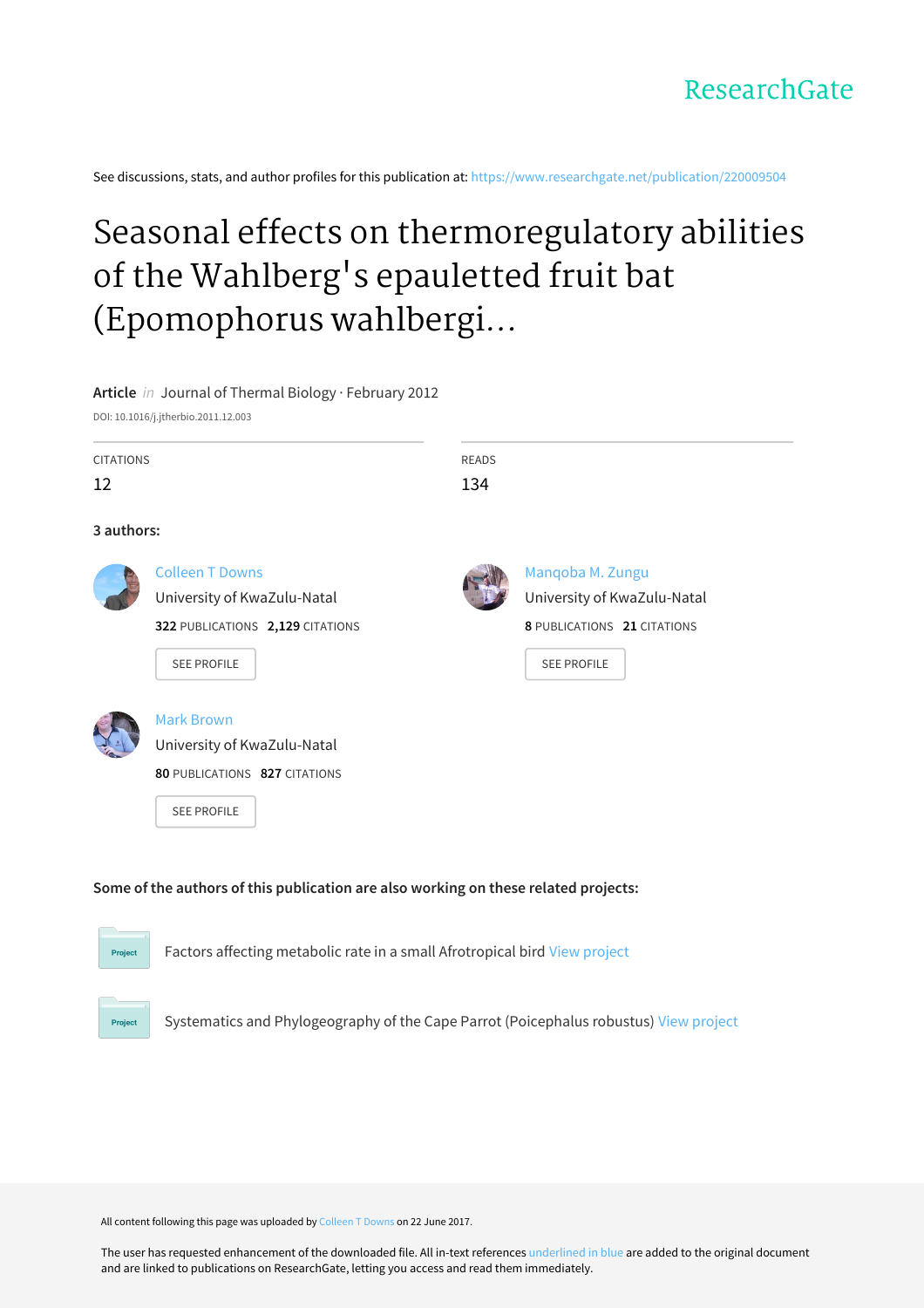Contents lists available at [SciVerse ScienceDirect](www.elsevier.com/locate/jtherbio)





Journal of Thermal Biology

journal homepage: <www.elsevier.com/locate/jtherbio>

# Seasonal effects on thermoregulatory abilities of the Wahlberg's epauletted fruit bat (Epomophorus wahlbergi) in KwaZulu-Natal, South Africa

# [C.T. Downs](https://www.researchgate.net/profile/Colleen_Downs?el=1_x_100&enrichId=rgreq-161cf6c49f7f939f30c06d5b9c72fdae-XXX&enrichSource=Y292ZXJQYWdlOzIyMDAwOTUwNDtBUzo5ODg1NDU2OTUxMjk2NEAxNDAwNTgwMTc0NDE0)<sup>\*</sup>, [M.M. Zungu](https://www.researchgate.net/profile/Manqoba_Zungu?el=1_x_100&enrichId=rgreq-161cf6c49f7f939f30c06d5b9c72fdae-XXX&enrichSource=Y292ZXJQYWdlOzIyMDAwOTUwNDtBUzo5ODg1NDU2OTUxMjk2NEAxNDAwNTgwMTc0NDE0), [M. Brown](https://www.researchgate.net/profile/Mark_Brown13?el=1_x_100&enrichId=rgreq-161cf6c49f7f939f30c06d5b9c72fdae-XXX&enrichSource=Y292ZXJQYWdlOzIyMDAwOTUwNDtBUzo5ODg1NDU2OTUxMjk2NEAxNDAwNTgwMTc0NDE0)

School of Biological and Conservation Sciences, University of KwaZulu-Natal, Private Bag X 01, Scottsville 3209, Pietermaritzburg, South Africa

#### article info

# **ABSTRACT**

Article history: Received 6 September 2011 Accepted 13 December 2011 Available online 28 December 2011

Keywords: Seasonal variation Metabolic rate Body temperature Fruit bat Winter Summer

Seasonal variations in ambient temperature  $(T_a)$  require changes in thermoregulatory responses of endotherms. These responses vary according to several factors including taxon and energy constraints. Despite a plethora of studies on chiropteran variations in thermoregulation, few have examined African species. In this study, we used the Wahlberg's epauletted fruit bat (Epomophorus wahlbergi, body mass  $\approx$  115 g) to determine how the thermoregulatory abilities of an Afrotropical chiropteran respond to seasonal changes in  $T_a$ . Mass specific Resting Metabolic Rates (RMR<sub>Ta</sub>) and basal metabolic rate (BMR) were significantly higher in winter than in summer. Furthermore, winter body mass was significantly higher than summer body mass. A broad thermoneutral zone (TNZ) was observed in winter (15–35 °C) compared with summer (25–30 °C). This species exhibited heterothermy (rectal and core body temperature) during the photophase (bats' rest-phase) particularly at lower  $T_a$ s and had a low tolerance of high  $T<sub>g</sub>$ s. Overall, there was a significant seasonal variation in the thermoregulatory abilities of E. wahlbergi. The relative paucity of data relating to the seasonal thermoregulatory abilities of Afrotropical bats suggest further work is needed for comparison and possible effects of climate change, particularly extreme hot days.

 $© 2011 Elsevier Ltd. All rights reserved.$ 

### 1. Introduction

Seasonal variation in climatic conditions occurs in most habitats with the most pronounced variations occurring in temperate and/or arctic regions [\(Stawski and Geiser, 2010\)](#page-7-0). In the latter the variations are more predictable whereas in more tropical areas the variations are often unpredictable ([Holmgren](#page-6-0) [et al., 200](#page-6-0)[1;](https://www.researchgate.net/publication/12163822_El_Nino_Effects_on_the_Dynamics_of_Terrestrial_Ecosystems?el=1_x_8&enrichId=rgreq-161cf6c49f7f939f30c06d5b9c72fdae-XXX&enrichSource=Y292ZXJQYWdlOzIyMDAwOTUwNDtBUzo5ODg1NDU2OTUxMjk2NEAxNDAwNTgwMTc0NDE0) [Landman and Goddard, 2010](#page-6-0)). A consequence of this is seasonal fluctuations in primary productivity of the environment, subsequently resulting in different physiological demands on animals [\(Stawski and Geiser, 2010\)](#page-7-0). Similarly unpredictable adverse weather conditions may affect food availability and impact negatively on an endotherm's energy balance. Endotherms have the ability to adapt morphologically, physiologically and behaviorally to their thermal environment in order to obtain thermal homeostasis in a changing thermal environment [\(Simeone](#page-7-0) [et](https://www.researchgate.net/publication/225771187_Seasonal_variations_in_the_behavioural_thermoregulation_of_roosting_Humboldt_penguins_Spheniscus_humboldti_in_north-central_Chile?el=1_x_8&enrichId=rgreq-161cf6c49f7f939f30c06d5b9c72fdae-XXX&enrichSource=Y292ZXJQYWdlOzIyMDAwOTUwNDtBUzo5ODg1NDU2OTUxMjk2NEAxNDAwNTgwMTc0NDE0)[al.,](https://www.researchgate.net/publication/225771187_Seasonal_variations_in_the_behavioural_thermoregulation_of_roosting_Humboldt_penguins_Spheniscus_humboldti_in_north-central_Chile?el=1_x_8&enrichId=rgreq-161cf6c49f7f939f30c06d5b9c72fdae-XXX&enrichSource=Y292ZXJQYWdlOzIyMDAwOTUwNDtBUzo5ODg1NDU2OTUxMjk2NEAxNDAwNTgwMTc0NDE0)[2004;](https://www.researchgate.net/publication/225771187_Seasonal_variations_in_the_behavioural_thermoregulation_of_roosting_Humboldt_penguins_Spheniscus_humboldti_in_north-central_Chile?el=1_x_8&enrichId=rgreq-161cf6c49f7f939f30c06d5b9c72fdae-XXX&enrichSource=Y292ZXJQYWdlOzIyMDAwOTUwNDtBUzo5ODg1NDU2OTUxMjk2NEAxNDAwNTgwMTc0NDE0) [Brown](https://www.researchgate.net/publication/52012111_The_role_of_shading_behaviour_in_the_thermoregulation_of_breeding_Crowned_Plovers_Vanellus_coronatus?el=1_x_8&enrichId=rgreq-161cf6c49f7f939f30c06d5b9c72fdae-XXX&enrichSource=Y292ZXJQYWdlOzIyMDAwOTUwNDtBUzo5ODg1NDU2OTUxMjk2NEAxNDAwNTgwMTc0NDE0)[and](https://www.researchgate.net/publication/52012111_The_role_of_shading_behaviour_in_the_thermoregulation_of_breeding_Crowned_Plovers_Vanellus_coronatus?el=1_x_8&enrichId=rgreq-161cf6c49f7f939f30c06d5b9c72fdae-XXX&enrichSource=Y292ZXJQYWdlOzIyMDAwOTUwNDtBUzo5ODg1NDU2OTUxMjk2NEAxNDAwNTgwMTc0NDE0)[Downs,](https://www.researchgate.net/publication/52012111_The_role_of_shading_behaviour_in_the_thermoregulation_of_breeding_Crowned_Plovers_Vanellus_coronatus?el=1_x_8&enrichId=rgreq-161cf6c49f7f939f30c06d5b9c72fdae-XXX&enrichSource=Y292ZXJQYWdlOzIyMDAwOTUwNDtBUzo5ODg1NDU2OTUxMjk2NEAxNDAwNTgwMTc0NDE0)[2003;](https://www.researchgate.net/publication/52012111_The_role_of_shading_behaviour_in_the_thermoregulation_of_breeding_Crowned_Plovers_Vanellus_coronatus?el=1_x_8&enrichId=rgreq-161cf6c49f7f939f30c06d5b9c72fdae-XXX&enrichSource=Y292ZXJQYWdlOzIyMDAwOTUwNDtBUzo5ODg1NDU2OTUxMjk2NEAxNDAwNTgwMTc0NDE0) [Brown and Downs, 2005,](#page-6-0) [2007](#page-6-0); [Lindsay et al., 2009a,b](#page-6-0)). One of these adaptations is energy conservation with the ability to enter a physiological state of reduced metabolic requirements and allow body temperature  $(T_b)$ to decrease and so exhibit heterothermy, particularly torpor [\(Downs](#page-6-0) [and Brown, 200](#page-6-0)[2;](https://www.researchgate.net/publication/220009449_Nocturnal_Heterothermy_and_Torpor_in_the_Malachite_Sunbird_Nectarinia_famosa?el=1_x_8&enrichId=rgreq-161cf6c49f7f939f30c06d5b9c72fdae-XXX&enrichSource=Y292ZXJQYWdlOzIyMDAwOTUwNDtBUzo5ODg1NDU2OTUxMjk2NEAxNDAwNTgwMTc0NDE0) [Matheson et al., 2010\)](#page-7-0). During this period, the  $T_b$ is maintained at a reduced set-point, usually several degrees below normal  $T_b$ , which helps in reducing heat loss and subsequently energy requirements [\(Geiser,](https://www.researchgate.net/publication/8687298_Metabolic_Rate_and_Body_Temperature_Reduction_During_Hibernation_and_Daily_Torpor?el=1_x_8&enrichId=rgreq-161cf6c49f7f939f30c06d5b9c72fdae-XXX&enrichSource=Y292ZXJQYWdlOzIyMDAwOTUwNDtBUzo5ODg1NDU2OTUxMjk2NEAxNDAwNTgwMTc0NDE0)[200](https://www.researchgate.net/publication/8687298_Metabolic_Rate_and_Body_Temperature_Reduction_During_Hibernation_and_Daily_Torpor?el=1_x_8&enrichId=rgreq-161cf6c49f7f939f30c06d5b9c72fdae-XXX&enrichSource=Y292ZXJQYWdlOzIyMDAwOTUwNDtBUzo5ODg1NDU2OTUxMjk2NEAxNDAwNTgwMTc0NDE0)[4\)](#page-6-0). Seasonal changes in torpor patterns are a characteristic of many mammals found in areas with cold climates or energetic stress [\(G](#page-6-0)[eiser,](https://www.researchgate.net/publication/8687298_Metabolic_Rate_and_Body_Temperature_Reduction_During_Hibernation_and_Daily_Torpor?el=1_x_8&enrichId=rgreq-161cf6c49f7f939f30c06d5b9c72fdae-XXX&enrichSource=Y292ZXJQYWdlOzIyMDAwOTUwNDtBUzo5ODg1NDU2OTUxMjk2NEAxNDAwNTgwMTc0NDE0)[2004;](https://www.researchgate.net/publication/8687298_Metabolic_Rate_and_Body_Temperature_Reduction_During_Hibernation_and_Daily_Torpor?el=1_x_8&enrichId=rgreq-161cf6c49f7f939f30c06d5b9c72fdae-XXX&enrichSource=Y292ZXJQYWdlOzIyMDAwOTUwNDtBUzo5ODg1NDU2OTUxMjk2NEAxNDAwNTgwMTc0NDE0) [Stawski,](https://www.researchgate.net/publication/222054625_Torpor_during_the_reproductive_season_in_a_free-ranging_subtropical_bat_Nyctophilus_bifax?el=1_x_8&enrichId=rgreq-161cf6c49f7f939f30c06d5b9c72fdae-XXX&enrichSource=Y292ZXJQYWdlOzIyMDAwOTUwNDtBUzo5ODg1NDU2OTUxMjk2NEAxNDAwNTgwMTc0NDE0)[201](https://www.researchgate.net/publication/222054625_Torpor_during_the_reproductive_season_in_a_free-ranging_subtropical_bat_Nyctophilus_bifax?el=1_x_8&enrichId=rgreq-161cf6c49f7f939f30c06d5b9c72fdae-XXX&enrichSource=Y292ZXJQYWdlOzIyMDAwOTUwNDtBUzo5ODg1NDU2OTUxMjk2NEAxNDAwNTgwMTc0NDE0)[0\)](#page-7-0). Usually torpor is more pronounced in winter with some species not exhibiting it during summer with others using it regularly irrespective of season ([Turbill et al., 200](#page-7-0)[3;](https://www.researchgate.net/publication/222397350_Summer_torpor_in_a_free-ranging_bat_from_subtropical_Australia?el=1_x_8&enrichId=rgreq-161cf6c49f7f939f30c06d5b9c72fdae-XXX&enrichSource=Y292ZXJQYWdlOzIyMDAwOTUwNDtBUzo5ODg1NDU2OTUxMjk2NEAxNDAwNTgwMTc0NDE0) [Geiser, 2004](#page-6-0)[;](https://www.researchgate.net/publication/8687298_Metabolic_Rate_and_Body_Temperature_Reduction_During_Hibernation_and_Daily_Torpor?el=1_x_8&enrichId=rgreq-161cf6c49f7f939f30c06d5b9c72fdae-XXX&enrichSource=Y292ZXJQYWdlOzIyMDAwOTUwNDtBUzo5ODg1NDU2OTUxMjk2NEAxNDAwNTgwMTc0NDE0) [Stawski,](#page-7-0) [201](#page-7-0)[0;](https://www.researchgate.net/publication/222054625_Torpor_during_the_reproductive_season_in_a_free-ranging_subtropical_bat_Nyctophilus_bifax?el=1_x_8&enrichId=rgreq-161cf6c49f7f939f30c06d5b9c72fdae-XXX&enrichSource=Y292ZXJQYWdlOzIyMDAwOTUwNDtBUzo5ODg1NDU2OTUxMjk2NEAxNDAwNTgwMTc0NDE0) [Stawski and Geiser, 2010\)](#page-7-0).

Another endothermic adaptation in response to different seasonal ambient temperatures  $(T_a)$  is change in basal metabolic rate (BMR) [\(C](#page-6-0)[oburn](https://www.researchgate.net/publication/225479538_Seasonal_changes_in_energetics_and_torpor_patterns_in_the_subtropical_blossom-bat_Syconycteris_australis_Megachiroptera?el=1_x_8&enrichId=rgreq-161cf6c49f7f939f30c06d5b9c72fdae-XXX&enrichSource=Y292ZXJQYWdlOzIyMDAwOTUwNDtBUzo5ODg1NDU2OTUxMjk2NEAxNDAwNTgwMTc0NDE0)[and](https://www.researchgate.net/publication/225479538_Seasonal_changes_in_energetics_and_torpor_patterns_in_the_subtropical_blossom-bat_Syconycteris_australis_Megachiroptera?el=1_x_8&enrichId=rgreq-161cf6c49f7f939f30c06d5b9c72fdae-XXX&enrichSource=Y292ZXJQYWdlOzIyMDAwOTUwNDtBUzo5ODg1NDU2OTUxMjk2NEAxNDAwNTgwMTc0NDE0)[Geiser,](https://www.researchgate.net/publication/225479538_Seasonal_changes_in_energetics_and_torpor_patterns_in_the_subtropical_blossom-bat_Syconycteris_australis_Megachiroptera?el=1_x_8&enrichId=rgreq-161cf6c49f7f939f30c06d5b9c72fdae-XXX&enrichSource=Y292ZXJQYWdlOzIyMDAwOTUwNDtBUzo5ODg1NDU2OTUxMjk2NEAxNDAwNTgwMTc0NDE0)[1998;](https://www.researchgate.net/publication/225479538_Seasonal_changes_in_energetics_and_torpor_patterns_in_the_subtropical_blossom-bat_Syconycteris_australis_Megachiroptera?el=1_x_8&enrichId=rgreq-161cf6c49f7f939f30c06d5b9c72fdae-XXX&enrichSource=Y292ZXJQYWdlOzIyMDAwOTUwNDtBUzo5ODg1NDU2OTUxMjk2NEAxNDAwNTgwMTc0NDE0) [Saarela](https://www.researchgate.net/publication/225911721_Daily_rhythm_of_oxygen_consumption_and_thermoregulatory_responses_in_some_European_winter-_or_summer-acclimatized_finches_at_different_ambient_temperatures?el=1_x_8&enrichId=rgreq-161cf6c49f7f939f30c06d5b9c72fdae-XXX&enrichSource=Y292ZXJQYWdlOzIyMDAwOTUwNDtBUzo5ODg1NDU2OTUxMjk2NEAxNDAwNTgwMTc0NDE0)[et](https://www.researchgate.net/publication/225911721_Daily_rhythm_of_oxygen_consumption_and_thermoregulatory_responses_in_some_European_winter-_or_summer-acclimatized_finches_at_different_ambient_temperatures?el=1_x_8&enrichId=rgreq-161cf6c49f7f939f30c06d5b9c72fdae-XXX&enrichSource=Y292ZXJQYWdlOzIyMDAwOTUwNDtBUzo5ODg1NDU2OTUxMjk2NEAxNDAwNTgwMTc0NDE0)[al.,](https://www.researchgate.net/publication/225911721_Daily_rhythm_of_oxygen_consumption_and_thermoregulatory_responses_in_some_European_winter-_or_summer-acclimatized_finches_at_different_ambient_temperatures?el=1_x_8&enrichId=rgreq-161cf6c49f7f939f30c06d5b9c72fdae-XXX&enrichSource=Y292ZXJQYWdlOzIyMDAwOTUwNDtBUzo5ODg1NDU2OTUxMjk2NEAxNDAwNTgwMTc0NDE0)[1995;](https://www.researchgate.net/publication/225911721_Daily_rhythm_of_oxygen_consumption_and_thermoregulatory_responses_in_some_European_winter-_or_summer-acclimatized_finches_at_different_ambient_temperatures?el=1_x_8&enrichId=rgreq-161cf6c49f7f939f30c06d5b9c72fdae-XXX&enrichSource=Y292ZXJQYWdlOzIyMDAwOTUwNDtBUzo5ODg1NDU2OTUxMjk2NEAxNDAwNTgwMTc0NDE0) [Bush](https://www.researchgate.net/publication/52003707_Seasonal_effects_on_thermoregulatory_responses_of_the_Rock_Kestrel_Falco_rupicolis?el=1_x_8&enrichId=rgreq-161cf6c49f7f939f30c06d5b9c72fdae-XXX&enrichSource=Y292ZXJQYWdlOzIyMDAwOTUwNDtBUzo5ODg1NDU2OTUxMjk2NEAxNDAwNTgwMTc0NDE0) [et al., 200](#page-6-0)[8;](https://www.researchgate.net/publication/52003707_Seasonal_effects_on_thermoregulatory_responses_of_the_Rock_Kestrel_Falco_rupicolis?el=1_x_8&enrichId=rgreq-161cf6c49f7f939f30c06d5b9c72fdae-XXX&enrichSource=Y292ZXJQYWdlOzIyMDAwOTUwNDtBUzo5ODg1NDU2OTUxMjk2NEAxNDAwNTgwMTc0NDE0) [Nzama et al., 201](#page-7-0)[0;](https://www.researchgate.net/publication/52012171_Seasonal_variation_in_the_metabolism-temperature_relation_of_House_Sparrows_Passer_domesticus_in_KwaZulu-Natal_South_Africa?el=1_x_8&enrichId=rgreq-161cf6c49f7f939f30c06d5b9c72fdae-XXX&enrichSource=Y292ZXJQYWdlOzIyMDAwOTUwNDtBUzo5ODg1NDU2OTUxMjk2NEAxNDAwNTgwMTc0NDE0) [Wilson et al., 2011\)](#page-7-0). Although BMR and metabolic rate (MR) were considered specific for a particular  $T_a$ , seasonal variations in both of these physiological parameters have been documented in a number of avian species ([Hart, 196](#page-6-0)[2;](https://www.researchgate.net/publication/284669873_Seasonal_Acclimatization_in_Four_Species_of_Small_Wild_Birds?el=1_x_8&enrichId=rgreq-161cf6c49f7f939f30c06d5b9c72fdae-XXX&enrichSource=Y292ZXJQYWdlOzIyMDAwOTUwNDtBUzo5ODg1NDU2OTUxMjk2NEAxNDAwNTgwMTc0NDE0) [Dawson, 2003](#page-6-0)[;](https://www.researchgate.net/publication/240764865_Plasticity_in_avian_responses_to_thermal_challenges_-_An_essay_in_honor_of_Jacob_Marder?el=1_x_8&enrichId=rgreq-161cf6c49f7f939f30c06d5b9c72fdae-XXX&enrichSource=Y292ZXJQYWdlOzIyMDAwOTUwNDtBUzo5ODg1NDU2OTUxMjk2NEAxNDAwNTgwMTc0NDE0) [McKechnie, 200](#page-7-0)[8;](https://www.researchgate.net/publication/5889169_Phenotypic_flexibility_in_basal_metabolic_rate_and_the_changing_view_of_avian_physiological_diversity_A_review?el=1_x_8&enrichId=rgreq-161cf6c49f7f939f30c06d5b9c72fdae-XXX&enrichSource=Y292ZXJQYWdlOzIyMDAwOTUwNDtBUzo5ODg1NDU2OTUxMjk2NEAxNDAwNTgwMTc0NDE0) [Wilson et al., 2011\)](#page-7-0) as well as several mammals [\(G](#page-6-0)[eiser](https://www.researchgate.net/publication/225937438_Seasonality_of_torpor_and_thermoregulation_in_three_dasyurid_marsupials?el=1_x_8&enrichId=rgreq-161cf6c49f7f939f30c06d5b9c72fdae-XXX&enrichSource=Y292ZXJQYWdlOzIyMDAwOTUwNDtBUzo5ODg1NDU2OTUxMjk2NEAxNDAwNTgwMTc0NDE0)[and](https://www.researchgate.net/publication/225937438_Seasonality_of_torpor_and_thermoregulation_in_three_dasyurid_marsupials?el=1_x_8&enrichId=rgreq-161cf6c49f7f939f30c06d5b9c72fdae-XXX&enrichSource=Y292ZXJQYWdlOzIyMDAwOTUwNDtBUzo5ODg1NDU2OTUxMjk2NEAxNDAwNTgwMTc0NDE0)[Baudinette,](https://www.researchgate.net/publication/225937438_Seasonality_of_torpor_and_thermoregulation_in_three_dasyurid_marsupials?el=1_x_8&enrichId=rgreq-161cf6c49f7f939f30c06d5b9c72fdae-XXX&enrichSource=Y292ZXJQYWdlOzIyMDAwOTUwNDtBUzo5ODg1NDU2OTUxMjk2NEAxNDAwNTgwMTc0NDE0)[1987;](https://www.researchgate.net/publication/225937438_Seasonality_of_torpor_and_thermoregulation_in_three_dasyurid_marsupials?el=1_x_8&enrichId=rgreq-161cf6c49f7f939f30c06d5b9c72fdae-XXX&enrichSource=Y292ZXJQYWdlOzIyMDAwOTUwNDtBUzo5ODg1NDU2OTUxMjk2NEAxNDAwNTgwMTc0NDE0) [Feist](https://www.researchgate.net/publication/279375060_Terrestrial_Mammals_in_Cold?el=1_x_8&enrichId=rgreq-161cf6c49f7f939f30c06d5b9c72fdae-XXX&enrichSource=Y292ZXJQYWdlOzIyMDAwOTUwNDtBUzo5ODg1NDU2OTUxMjk2NEAxNDAwNTgwMTc0NDE0) [and White, 198](#page-6-0)[9;](https://www.researchgate.net/publication/279375060_Terrestrial_Mammals_in_Cold?el=1_x_8&enrichId=rgreq-161cf6c49f7f939f30c06d5b9c72fdae-XXX&enrichSource=Y292ZXJQYWdlOzIyMDAwOTUwNDtBUzo5ODg1NDU2OTUxMjk2NEAxNDAwNTgwMTc0NDE0) [Arnold et al., 2006](#page-6-0)). Bats are an ecologically and taxonomically diverse group of flying mammals with a broad range in body mass [\(Bishop, 2008](#page-6-0)) belonging to the order Chiroptera which was previously subdivided into two sub-orders, the Microchiroptera (insectivorous bats) and Megachiroptera (fruit/nectar eating bats) [\(Taylor, 2005](#page-7-0)). However, recent molecular evidence

 $*$  Corresponding author. Tel.:  $+27$  33 2605127; fax:  $+27$  33 2605105. E-mail address: [downs@ukzn.ac.za \(C.T. Downs\).](mailto:downs@ukzn.ac.za)

<sup>0306-4565/\$ -</sup> see front matter  $\odot$  2011 Elsevier Ltd. All rights reserved. doi:[10.1016/j.jtherbio.2011.12.003](dx.doi.org/10.1016/j.jtherbio.2011.12.003)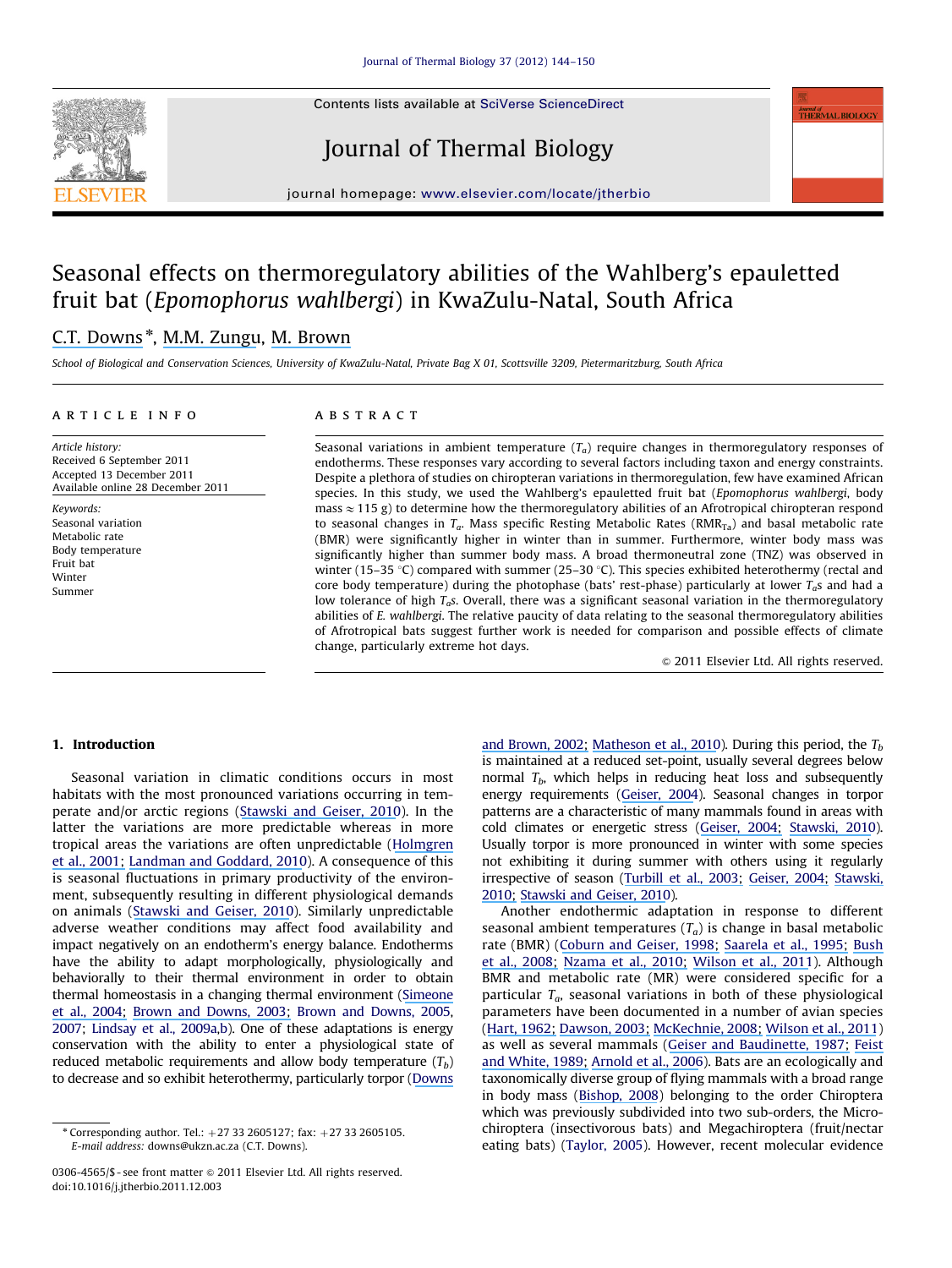[\(H](https://www.researchgate.net/publication/232690619_A_moveable_face_deconstructing_the_Microchiroptera_and_a_new_classification_of_extant_bats?el=1_x_8&enrichId=rgreq-161cf6c49f7f939f30c06d5b9c72fdae-XXX&enrichSource=Y292ZXJQYWdlOzIyMDAwOTUwNDtBUzo5ODg1NDU2OTUxMjk2NEAxNDAwNTgwMTc0NDE0)[utcheon and Kirsch, 2006](#page-6-0)[\)](https://www.researchgate.net/publication/232690619_A_moveable_face_deconstructing_the_Microchiroptera_and_a_new_classification_of_extant_bats?el=1_x_8&enrichId=rgreq-161cf6c49f7f939f30c06d5b9c72fdae-XXX&enrichSource=Y292ZXJQYWdlOzIyMDAwOTUwNDtBUzo5ODg1NDU2OTUxMjk2NEAxNDAwNTgwMTc0NDE0) has shown that there is a close alliance between Old World fruit bats (Pteropodidae) and certain families belonging to the Microchiroptera. Therefore this suborder has been named Pterododiformes with Vespertilioniformes suborder applying to accommodate the remaining Microchiropteran families ([Monadjem et al., 2010](#page-7-0)).

One of the earliest reviews on bat thermal physiology [\(Hock,](#page-6-0) [195](https://www.researchgate.net/publication/267222698_The_Metabolic_Rates_and_Body_Temperatures_of_Bats?el=1_x_8&enrichId=rgreq-161cf6c49f7f939f30c06d5b9c72fdae-XXX&enrichSource=Y292ZXJQYWdlOzIyMDAwOTUwNDtBUzo5ODg1NDU2OTUxMjk2NEAxNDAwNTgwMTc0NDE0)[1\)](#page-6-0) concluded that bats differ from other endotherms as  $T<sub>b</sub>$  at rest, irrespective of season, approximates that of the environment thereby minimizing energy expenditure. Since then there have been a plethora of laboratory and field studies on thermoregulatory ability of a range of bat families from temperate, subtropical and tropical regions ([Herreid and Schmidt-Nielsen, 1966](#page-6-0); [Licht](#page-6-0) [and Leitner, 1967](#page-6-0)[;](https://www.researchgate.net/publication/222368578_Physiological_responses_to_high_environmental_temperatures_in_three_species_of_microchiropteran_bats?el=1_x_8&enrichId=rgreq-161cf6c49f7f939f30c06d5b9c72fdae-XXX&enrichSource=Y292ZXJQYWdlOzIyMDAwOTUwNDtBUzo5ODg1NDU2OTUxMjk2NEAxNDAwNTgwMTc0NDE0) [McNab, 1969](#page-7-0)[;](https://www.researchgate.net/publication/17814758_The_economics_of_temperature_regulation_in_Neotropical_bats?el=1_x_8&enrichId=rgreq-161cf6c49f7f939f30c06d5b9c72fdae-XXX&enrichSource=Y292ZXJQYWdlOzIyMDAwOTUwNDtBUzo5ODg1NDU2OTUxMjk2NEAxNDAwNTgwMTc0NDE0) [Lyman, 197](#page-7-0)[0;](https://www.researchgate.net/publication/284703290_Thermoregulation_and_metabolism_in_bats?el=1_x_8&enrichId=rgreq-161cf6c49f7f939f30c06d5b9c72fdae-XXX&enrichSource=Y292ZXJQYWdlOzIyMDAwOTUwNDtBUzo5ODg1NDU2OTUxMjk2NEAxNDAwNTgwMTc0NDE0) [Studier and](#page-7-0) [Wilson, 1970,](#page-7-0) [1979](#page-7-0); [Holyoak and Stones, 1971](#page-6-0); [Studier and](#page-7-0) [O'Farrell, 1972](#page-7-0); [Kurta and Kunz, 1988](#page-6-0), [Audet and Fenton, 1988](#page-6-0)[;](https://www.researchgate.net/publication/284295702_Heterothermy_and_the_Use_of_Torpor_by_the_Bat_Eptesicus_fuscus_Chiroptera_Vespertilionidae_A_Field_Study?el=1_x_8&enrichId=rgreq-161cf6c49f7f939f30c06d5b9c72fdae-XXX&enrichSource=Y292ZXJQYWdlOzIyMDAwOTUwNDtBUzo5ODg1NDU2OTUxMjk2NEAxNDAwNTgwMTc0NDE0) [Genoud et al., 1990](#page-6-0)[;](https://www.researchgate.net/publication/229412997_Rate_of_metabolism_and_temperature_regulation_in_two_small_tropical_insectivorous_bats_Peropteryx_macrotis_and_Natalus_tumidirostris?el=1_x_8&enrichId=rgreq-161cf6c49f7f939f30c06d5b9c72fdae-XXX&enrichSource=Y292ZXJQYWdlOzIyMDAwOTUwNDtBUzo5ODg1NDU2OTUxMjk2NEAxNDAwNTgwMTc0NDE0) [Genoud, 1993](#page-6-0); Rodríguez-Durán, 1995; [Webb et al., 1995](#page-7-0)[;](https://www.researchgate.net/publication/228056683_Evaporative_water_loss_in_two_sympatric_species_of_vespertilionid_bat_Plecotus_auritus_and_Myotis_daubentoni_Relation_to_foraging_mode_and_implications_for_roost_site_selection?el=1_x_8&enrichId=rgreq-161cf6c49f7f939f30c06d5b9c72fdae-XXX&enrichSource=Y292ZXJQYWdlOzIyMDAwOTUwNDtBUzo5ODg1NDU2OTUxMjk2NEAxNDAwNTgwMTc0NDE0) [Hosken and Withers, 1997,](#page-6-0) [1999](#page-6-0); [Choi et al.,](#page-6-0) [199](https://www.researchgate.net/publication/232853298_Metabolic_rate_and_thermolabile_properties_of_ognev)[8;](#page-6-0) Ochoa-Acuña and Kunz, 1999; [Cryan](https://www.researchgate.net/publication/10597964_Sex_differences_in_the_thermoregulation_and_evaporative_water_loss_of_a_heterothermic_bat_Lasiurus_cinereus_during_its_spring_migration?el=1_x_8&enrichId=rgreq-161cf6c49f7f939f30c06d5b9c72fdae-XXX&enrichSource=Y292ZXJQYWdlOzIyMDAwOTUwNDtBUzo5ODg1NDU2OTUxMjk2NEAxNDAwNTgwMTc0NDE0)[and](https://www.researchgate.net/publication/10597964_Sex_differences_in_the_thermoregulation_and_evaporative_water_loss_of_a_heterothermic_bat_Lasiurus_cinereus_during_its_spring_migration?el=1_x_8&enrichId=rgreq-161cf6c49f7f939f30c06d5b9c72fdae-XXX&enrichSource=Y292ZXJQYWdlOzIyMDAwOTUwNDtBUzo5ODg1NDU2OTUxMjk2NEAxNDAwNTgwMTc0NDE0) [Wolf,](https://www.researchgate.net/publication/10597964_Sex_differences_in_the_thermoregulation_and_evaporative_water_loss_of_a_heterothermic_bat_Lasiurus_cinereus_during_its_spring_migration?el=1_x_8&enrichId=rgreq-161cf6c49f7f939f30c06d5b9c72fdae-XXX&enrichSource=Y292ZXJQYWdlOzIyMDAwOTUwNDtBUzo5ODg1NDU2OTUxMjk2NEAxNDAwNTgwMTc0NDE0) [2003;](https://www.researchgate.net/publication/10597964_Sex_differences_in_the_thermoregulation_and_evaporative_water_loss_of_a_heterothermic_bat_Lasiurus_cinereus_during_its_spring_migration?el=1_x_8&enrichId=rgreq-161cf6c49f7f939f30c06d5b9c72fdae-XXX&enrichSource=Y292ZXJQYWdlOzIyMDAwOTUwNDtBUzo5ODg1NDU2OTUxMjk2NEAxNDAwNTgwMTc0NDE0) [Turbill et al., 200](#page-7-0)[3;](https://www.researchgate.net/publication/222397350_Summer_torpor_in_a_free-ranging_bat_from_subtropical_Australia?el=1_x_8&enrichId=rgreq-161cf6c49f7f939f30c06d5b9c72fdae-XXX&enrichSource=Y292ZXJQYWdlOzIyMDAwOTUwNDtBUzo5ODg1NDU2OTUxMjk2NEAxNDAwNTgwMTc0NDE0) [Geiser, 2004](#page-6-0)[;](https://www.researchgate.net/publication/8687298_Metabolic_Rate_and_Body_Temperature_Reduction_During_Hibernation_and_Daily_Torpor?el=1_x_8&enrichId=rgreq-161cf6c49f7f939f30c06d5b9c72fdae-XXX&enrichSource=Y292ZXJQYWdlOzIyMDAwOTUwNDtBUzo5ODg1NDU2OTUxMjk2NEAxNDAwNTgwMTc0NDE0) [Willis et al., 200](#page-7-0)[5;](https://www.researchgate.net/publication/236891748_Thermal_energetics_of_female_big_brown_bats_Eptesicus_fuscus?el=1_x_8&enrichId=rgreq-161cf6c49f7f939f30c06d5b9c72fdae-XXX&enrichSource=Y292ZXJQYWdlOzIyMDAwOTUwNDtBUzo5ODg1NDU2OTUxMjk2NEAxNDAwNTgwMTc0NDE0) [Marom](#page-7-0) [et](https://www.researchgate.net/publication/6861525_Energy_Metabolism_and_Evaporative_Water_Loss_in_the_European_Free-Tailed_Bat_and_Hemprich)[al.,](https://www.researchgate.net/publication/6861525_Energy_Metabolism_and_Evaporative_Water_Loss_in_the_European_Free-Tailed_Bat_and_Hemprich)[2006;](https://www.researchgate.net/publication/6861525_Energy_Metabolism_and_Evaporative_Water_Loss_in_the_European_Free-Tailed_Bat_and_Hemprich) [Solick](https://www.researchgate.net/publication/227524171_Geographic_variation_in_the_use_of_torpor_and_roosting_behaviour_of_female_western_long-eared_bats?el=1_x_8&enrichId=rgreq-161cf6c49f7f939f30c06d5b9c72fdae-XXX&enrichSource=Y292ZXJQYWdlOzIyMDAwOTUwNDtBUzo5ODg1NDU2OTUxMjk2NEAxNDAwNTgwMTc0NDE0)[and](https://www.researchgate.net/publication/227524171_Geographic_variation_in_the_use_of_torpor_and_roosting_behaviour_of_female_western_long-eared_bats?el=1_x_8&enrichId=rgreq-161cf6c49f7f939f30c06d5b9c72fdae-XXX&enrichSource=Y292ZXJQYWdlOzIyMDAwOTUwNDtBUzo5ODg1NDU2OTUxMjk2NEAxNDAwNTgwMTc0NDE0)[Barclay,](https://www.researchgate.net/publication/227524171_Geographic_variation_in_the_use_of_torpor_and_roosting_behaviour_of_female_western_long-eared_bats?el=1_x_8&enrichId=rgreq-161cf6c49f7f939f30c06d5b9c72fdae-XXX&enrichSource=Y292ZXJQYWdlOzIyMDAwOTUwNDtBUzo5ODg1NDU2OTUxMjk2NEAxNDAwNTgwMTc0NDE0)[2007;](https://www.researchgate.net/publication/227524171_Geographic_variation_in_the_use_of_torpor_and_roosting_behaviour_of_female_western_long-eared_bats?el=1_x_8&enrichId=rgreq-161cf6c49f7f939f30c06d5b9c72fdae-XXX&enrichSource=Y292ZXJQYWdlOzIyMDAwOTUwNDtBUzo5ODg1NDU2OTUxMjk2NEAxNDAwNTgwMTc0NDE0) [Wojciechowski](https://www.researchgate.net/publication/6896075_Environmental_conditions_rather_than_season_determine_torpor_use_and_temperature_selection_in_large_mouse-eared_bats_Myotis_myotis?el=1_x_8&enrichId=rgreq-161cf6c49f7f939f30c06d5b9c72fdae-XXX&enrichSource=Y292ZXJQYWdlOzIyMDAwOTUwNDtBUzo5ODg1NDU2OTUxMjk2NEAxNDAwNTgwMTc0NDE0)[et](https://www.researchgate.net/publication/6896075_Environmental_conditions_rather_than_season_determine_torpor_use_and_temperature_selection_in_large_mouse-eared_bats_Myotis_myotis?el=1_x_8&enrichId=rgreq-161cf6c49f7f939f30c06d5b9c72fdae-XXX&enrichSource=Y292ZXJQYWdlOzIyMDAwOTUwNDtBUzo5ODg1NDU2OTUxMjk2NEAxNDAwNTgwMTc0NDE0)[al.,](https://www.researchgate.net/publication/6896075_Environmental_conditions_rather_than_season_determine_torpor_use_and_temperature_selection_in_large_mouse-eared_bats_Myotis_myotis?el=1_x_8&enrichId=rgreq-161cf6c49f7f939f30c06d5b9c72fdae-XXX&enrichSource=Y292ZXJQYWdlOzIyMDAwOTUwNDtBUzo5ODg1NDU2OTUxMjk2NEAxNDAwNTgwMTc0NDE0)[2007;](https://www.researchgate.net/publication/6896075_Environmental_conditions_rather_than_season_determine_torpor_use_and_temperature_selection_in_large_mouse-eared_bats_Myotis_myotis?el=1_x_8&enrichId=rgreq-161cf6c49f7f939f30c06d5b9c72fdae-XXX&enrichSource=Y292ZXJQYWdlOzIyMDAwOTUwNDtBUzo5ODg1NDU2OTUxMjk2NEAxNDAwNTgwMTc0NDE0) [Stawski, 2010](#page-7-0); [Stawski and Geiser, 201](#page-7-0)[0;](https://www.researchgate.net/publication/41088224_Seasonality_of_torpor_patterns_and_physiological_variables_of_a_free-ranging_subtropical_bat?el=1_x_8&enrichId=rgreq-161cf6c49f7f939f30c06d5b9c72fdae-XXX&enrichSource=Y292ZXJQYWdlOzIyMDAwOTUwNDtBUzo5ODg1NDU2OTUxMjk2NEAxNDAwNTgwMTc0NDE0) [Storm and Boyles,](#page-7-0) [201](https://www.researchgate.net/publication/225262933_Body_temperature_and_body_mass_of_hibernating_little_brown_bats_Myotis_lucifugus_in_hibernacula_affected_by_white-nose_syndrome?el=1_x_8&enrichId=rgreq-161cf6c49f7f939f30c06d5b9c72fdae-XXX&enrichSource=Y292ZXJQYWdlOzIyMDAwOTUwNDtBUzo5ODg1NDU2OTUxMjk2NEAxNDAwNTgwMTc0NDE0)[1\)](#page-7-0). Most of these studies documented changes in bats'  $T_b$ . In response to cold or unfavorable conditions, most insectivorous bats decrease  $T_b$  with the use of heterothermy, particularly torpor, to conserve energy ([Herreid and Schmidt-Nielsen, 1966](#page-6-0)[;](https://www.researchgate.net/publication/17262220_Oxygen_consumption_temperature_and_water_loss_in_bats_from_different_environments?el=1_x_8&enrichId=rgreq-161cf6c49f7f939f30c06d5b9c72fdae-XXX&enrichSource=Y292ZXJQYWdlOzIyMDAwOTUwNDtBUzo5ODg1NDU2OTUxMjk2NEAxNDAwNTgwMTc0NDE0) [Lyman,](#page-7-0) [1982](#page-7-0)[;](https://www.researchgate.net/publication/291870088_Who_is_who_among_hibernators?el=1_x_8&enrichId=rgreq-161cf6c49f7f939f30c06d5b9c72fdae-XXX&enrichSource=Y292ZXJQYWdlOzIyMDAwOTUwNDtBUzo5ODg1NDU2OTUxMjk2NEAxNDAwNTgwMTc0NDE0) [Marom et al., 2006\)](#page-7-0). There is usually a concomitant reduction in MR reducing energy expenditure ([Geiser and Ruf,](#page-6-0) [1995\)](#page-6-0). Bats lose heat rapidly at low  $T_a$ s because of their large surface area to volume ratios [\(B](#page-6-0)[artels](https://www.researchgate.net/publication/13693505_Daily_torpor_and_energetics_in_a_tropical_mammal_the_northern_blossom-bat_Macroglossus_minimus_Megachiroptera?el=1_x_8&enrichId=rgreq-161cf6c49f7f939f30c06d5b9c72fdae-XXX&enrichSource=Y292ZXJQYWdlOzIyMDAwOTUwNDtBUzo5ODg1NDU2OTUxMjk2NEAxNDAwNTgwMTc0NDE0)[et](https://www.researchgate.net/publication/13693505_Daily_torpor_and_energetics_in_a_tropical_mammal_the_northern_blossom-bat_Macroglossus_minimus_Megachiroptera?el=1_x_8&enrichId=rgreq-161cf6c49f7f939f30c06d5b9c72fdae-XXX&enrichSource=Y292ZXJQYWdlOzIyMDAwOTUwNDtBUzo5ODg1NDU2OTUxMjk2NEAxNDAwNTgwMTc0NDE0) [al.,](https://www.researchgate.net/publication/13693505_Daily_torpor_and_energetics_in_a_tropical_mammal_the_northern_blossom-bat_Macroglossus_minimus_Megachiroptera?el=1_x_8&enrichId=rgreq-161cf6c49f7f939f30c06d5b9c72fdae-XXX&enrichSource=Y292ZXJQYWdlOzIyMDAwOTUwNDtBUzo5ODg1NDU2OTUxMjk2NEAxNDAwNTgwMTc0NDE0) [199](https://www.researchgate.net/publication/13693505_Daily_torpor_and_energetics_in_a_tropical_mammal_the_northern_blossom-bat_Macroglossus_minimus_Megachiroptera?el=1_x_8&enrichId=rgreq-161cf6c49f7f939f30c06d5b9c72fdae-XXX&enrichSource=Y292ZXJQYWdlOzIyMDAwOTUwNDtBUzo5ODg1NDU2OTUxMjk2NEAxNDAwNTgwMTc0NDE0)[8\)](#page-6-0). This, coupled with periods of food scarcity, highly energy-expensive flight and low internal energy stores [\(B](#page-6-0)[artels](https://www.researchgate.net/publication/13693505_Daily_torpor_and_energetics_in_a_tropical_mammal_the_northern_blossom-bat_Macroglossus_minimus_Megachiroptera?el=1_x_8&enrichId=rgreq-161cf6c49f7f939f30c06d5b9c72fdae-XXX&enrichSource=Y292ZXJQYWdlOzIyMDAwOTUwNDtBUzo5ODg1NDU2OTUxMjk2NEAxNDAwNTgwMTc0NDE0)[et](https://www.researchgate.net/publication/13693505_Daily_torpor_and_energetics_in_a_tropical_mammal_the_northern_blossom-bat_Macroglossus_minimus_Megachiroptera?el=1_x_8&enrichId=rgreq-161cf6c49f7f939f30c06d5b9c72fdae-XXX&enrichSource=Y292ZXJQYWdlOzIyMDAwOTUwNDtBUzo5ODg1NDU2OTUxMjk2NEAxNDAwNTgwMTc0NDE0) [al.,](https://www.researchgate.net/publication/13693505_Daily_torpor_and_energetics_in_a_tropical_mammal_the_northern_blossom-bat_Macroglossus_minimus_Megachiroptera?el=1_x_8&enrichId=rgreq-161cf6c49f7f939f30c06d5b9c72fdae-XXX&enrichSource=Y292ZXJQYWdlOzIyMDAwOTUwNDtBUzo5ODg1NDU2OTUxMjk2NEAxNDAwNTgwMTc0NDE0) [199](https://www.researchgate.net/publication/13693505_Daily_torpor_and_energetics_in_a_tropical_mammal_the_northern_blossom-bat_Macroglossus_minimus_Megachiroptera?el=1_x_8&enrichId=rgreq-161cf6c49f7f939f30c06d5b9c72fdae-XXX&enrichSource=Y292ZXJQYWdlOzIyMDAwOTUwNDtBUzo5ODg1NDU2OTUxMjk2NEAxNDAwNTgwMTc0NDE0)[8](#page-6-0)), suggests they avoid costly energy requirements to maintain constant  $T<sub>b</sub>$ . In contrast to Microchiroptera, the former sub-order Megachiroptera in the past was thought to be homeothermic [\(Ransome, 1990\)](#page-7-0). Due to their relatively large sizes, and that they are restricted to tropical and subtropical regions where the fluctuations in food availability are less severe than in temperate regions, it was believed they had no need for heterothermy ([Bartels et al., 1998\)](#page-6-0). However, studies on Australasian fruit- and blossom-eating bats of various body sizes have shown that they are indeed heterothermic irrespective of season and particularly if weather is unpredictable [\(B](#page-6-0)[artholomew](https://www.researchgate.net/publication/284490908_Body_Temperature_Oxygen_Consumption_and_Heart_Rate_in_Three_Species_of_Australian_Flying_Foxes?el=1_x_8&enrichId=rgreq-161cf6c49f7f939f30c06d5b9c72fdae-XXX&enrichSource=Y292ZXJQYWdlOzIyMDAwOTUwNDtBUzo5ODg1NDU2OTUxMjk2NEAxNDAwNTgwMTc0NDE0)[et](https://www.researchgate.net/publication/284490908_Body_Temperature_Oxygen_Consumption_and_Heart_Rate_in_Three_Species_of_Australian_Flying_Foxes?el=1_x_8&enrichId=rgreq-161cf6c49f7f939f30c06d5b9c72fdae-XXX&enrichSource=Y292ZXJQYWdlOzIyMDAwOTUwNDtBUzo5ODg1NDU2OTUxMjk2NEAxNDAwNTgwMTc0NDE0)[al.,](https://www.researchgate.net/publication/284490908_Body_Temperature_Oxygen_Consumption_and_Heart_Rate_in_Three_Species_of_Australian_Flying_Foxes?el=1_x_8&enrichId=rgreq-161cf6c49f7f939f30c06d5b9c72fdae-XXX&enrichSource=Y292ZXJQYWdlOzIyMDAwOTUwNDtBUzo5ODg1NDU2OTUxMjk2NEAxNDAwNTgwMTc0NDE0)[1964;](https://www.researchgate.net/publication/284490908_Body_Temperature_Oxygen_Consumption_and_Heart_Rate_in_Three_Species_of_Australian_Flying_Foxes?el=1_x_8&enrichId=rgreq-161cf6c49f7f939f30c06d5b9c72fdae-XXX&enrichSource=Y292ZXJQYWdlOzIyMDAwOTUwNDtBUzo5ODg1NDU2OTUxMjk2NEAxNDAwNTgwMTc0NDE0) [1970;](https://www.researchgate.net/publication/284703290_Thermoregulation_and_metabolism_in_bats?el=1_x_8&enrichId=rgreq-161cf6c49f7f939f30c06d5b9c72fdae-XXX&enrichSource=Y292ZXJQYWdlOzIyMDAwOTUwNDtBUzo5ODg1NDU2OTUxMjk2NEAxNDAwNTgwMTc0NDE0) [Geiser](https://www.researchgate.net/publication/230003421_Thermoregulation_energy_metabolism_and_torpor_in_blossom-bats_Syconycteris_australis_Megachiroptera?el=1_x_8&enrichId=rgreq-161cf6c49f7f939f30c06d5b9c72fdae-XXX&enrichSource=Y292ZXJQYWdlOzIyMDAwOTUwNDtBUzo5ODg1NDU2OTUxMjk2NEAxNDAwNTgwMTc0NDE0)[et](https://www.researchgate.net/publication/230003421_Thermoregulation_energy_metabolism_and_torpor_in_blossom-bats_Syconycteris_australis_Megachiroptera?el=1_x_8&enrichId=rgreq-161cf6c49f7f939f30c06d5b9c72fdae-XXX&enrichSource=Y292ZXJQYWdlOzIyMDAwOTUwNDtBUzo5ODg1NDU2OTUxMjk2NEAxNDAwNTgwMTc0NDE0)[al.,](https://www.researchgate.net/publication/230003421_Thermoregulation_energy_metabolism_and_torpor_in_blossom-bats_Syconycteris_australis_Megachiroptera?el=1_x_8&enrichId=rgreq-161cf6c49f7f939f30c06d5b9c72fdae-XXX&enrichSource=Y292ZXJQYWdlOzIyMDAwOTUwNDtBUzo5ODg1NDU2OTUxMjk2NEAxNDAwNTgwMTc0NDE0) [1996](#page-6-0)[;](https://www.researchgate.net/publication/230003421_Thermoregulation_energy_metabolism_and_torpor_in_blossom-bats_Syconycteris_australis_Megachiroptera?el=1_x_8&enrichId=rgreq-161cf6c49f7f939f30c06d5b9c72fdae-XXX&enrichSource=Y292ZXJQYWdlOzIyMDAwOTUwNDtBUzo5ODg1NDU2OTUxMjk2NEAxNDAwNTgwMTc0NDE0) [Bonaccorso and McNab, 1997;](#page-6-0) Ochoa-Acuña and Kunz, [1999;](#page-7-0) [Coburn](https://www.researchgate.net/publication/225479538_Seasonal_changes_in_energetics_and_torpor_patterns_in_the_subtropical_blossom-bat_Syconycteris_australis_Megachiroptera?el=1_x_8&enrichId=rgreq-161cf6c49f7f939f30c06d5b9c72fdae-XXX&enrichSource=Y292ZXJQYWdlOzIyMDAwOTUwNDtBUzo5ODg1NDU2OTUxMjk2NEAxNDAwNTgwMTc0NDE0)[and](https://www.researchgate.net/publication/225479538_Seasonal_changes_in_energetics_and_torpor_patterns_in_the_subtropical_blossom-bat_Syconycteris_australis_Megachiroptera?el=1_x_8&enrichId=rgreq-161cf6c49f7f939f30c06d5b9c72fdae-XXX&enrichSource=Y292ZXJQYWdlOzIyMDAwOTUwNDtBUzo5ODg1NDU2OTUxMjk2NEAxNDAwNTgwMTc0NDE0)[Geiser,](https://www.researchgate.net/publication/225479538_Seasonal_changes_in_energetics_and_torpor_patterns_in_the_subtropical_blossom-bat_Syconycteris_australis_Megachiroptera?el=1_x_8&enrichId=rgreq-161cf6c49f7f939f30c06d5b9c72fdae-XXX&enrichSource=Y292ZXJQYWdlOzIyMDAwOTUwNDtBUzo5ODg1NDU2OTUxMjk2NEAxNDAwNTgwMTc0NDE0)[1998;](https://www.researchgate.net/publication/225479538_Seasonal_changes_in_energetics_and_torpor_patterns_in_the_subtropical_blossom-bat_Syconycteris_australis_Megachiroptera?el=1_x_8&enrichId=rgreq-161cf6c49f7f939f30c06d5b9c72fdae-XXX&enrichSource=Y292ZXJQYWdlOzIyMDAwOTUwNDtBUzo5ODg1NDU2OTUxMjk2NEAxNDAwNTgwMTc0NDE0) [Bartels](https://www.researchgate.net/publication/13693505_Daily_torpor_and_energetics_in_a_tropical_mammal_the_northern_blossom-bat_Macroglossus_minimus_Megachiroptera?el=1_x_8&enrichId=rgreq-161cf6c49f7f939f30c06d5b9c72fdae-XXX&enrichSource=Y292ZXJQYWdlOzIyMDAwOTUwNDtBUzo5ODg1NDU2OTUxMjk2NEAxNDAwNTgwMTc0NDE0)[et](https://www.researchgate.net/publication/13693505_Daily_torpor_and_energetics_in_a_tropical_mammal_the_northern_blossom-bat_Macroglossus_minimus_Megachiroptera?el=1_x_8&enrichId=rgreq-161cf6c49f7f939f30c06d5b9c72fdae-XXX&enrichSource=Y292ZXJQYWdlOzIyMDAwOTUwNDtBUzo5ODg1NDU2OTUxMjk2NEAxNDAwNTgwMTc0NDE0)[al.,](https://www.researchgate.net/publication/13693505_Daily_torpor_and_energetics_in_a_tropical_mammal_the_northern_blossom-bat_Macroglossus_minimus_Megachiroptera?el=1_x_8&enrichId=rgreq-161cf6c49f7f939f30c06d5b9c72fdae-XXX&enrichSource=Y292ZXJQYWdlOzIyMDAwOTUwNDtBUzo5ODg1NDU2OTUxMjk2NEAxNDAwNTgwMTc0NDE0)[1998;](https://www.researchgate.net/publication/13693505_Daily_torpor_and_energetics_in_a_tropical_mammal_the_northern_blossom-bat_Macroglossus_minimus_Megachiroptera?el=1_x_8&enrichId=rgreq-161cf6c49f7f939f30c06d5b9c72fdae-XXX&enrichSource=Y292ZXJQYWdlOzIyMDAwOTUwNDtBUzo5ODg1NDU2OTUxMjk2NEAxNDAwNTgwMTc0NDE0) [McNab](https://www.researchgate.net/publication/250067832_Sexual_Dimorphism_and_Scaling_of_Energetics_in_Flying_Foxes_of_the_Genus_Pteropus?el=1_x_8&enrichId=rgreq-161cf6c49f7f939f30c06d5b9c72fdae-XXX&enrichSource=Y292ZXJQYWdlOzIyMDAwOTUwNDtBUzo5ODg1NDU2OTUxMjk2NEAxNDAwNTgwMTc0NDE0)[and](https://www.researchgate.net/publication/250067832_Sexual_Dimorphism_and_Scaling_of_Energetics_in_Flying_Foxes_of_the_Genus_Pteropus?el=1_x_8&enrichId=rgreq-161cf6c49f7f939f30c06d5b9c72fdae-XXX&enrichSource=Y292ZXJQYWdlOzIyMDAwOTUwNDtBUzo5ODg1NDU2OTUxMjk2NEAxNDAwNTgwMTc0NDE0) [Armstrong, 2001](#page-7-0)[;](https://www.researchgate.net/publication/250067832_Sexual_Dimorphism_and_Scaling_of_Energetics_in_Flying_Foxes_of_the_Genus_Pteropus?el=1_x_8&enrichId=rgreq-161cf6c49f7f939f30c06d5b9c72fdae-XXX&enrichSource=Y292ZXJQYWdlOzIyMDAwOTUwNDtBUzo5ODg1NDU2OTUxMjk2NEAxNDAwNTgwMTc0NDE0) [McNab and Bonaccorso, 200](#page-7-0)[1;](https://www.researchgate.net/publication/11985785_The_metabolism_of_New_Guinean_pteropodid_bats?el=1_x_8&enrichId=rgreq-161cf6c49f7f939f30c06d5b9c72fdae-XXX&enrichSource=Y292ZXJQYWdlOzIyMDAwOTUwNDtBUzo5ODg1NDU2OTUxMjk2NEAxNDAwNTgwMTc0NDE0) [Geiser et al.,](#page-6-0) [2005;](https://www.researchgate.net/publication/222423423_Daily_torpor_in_relation_to_photoperiod_in_a_subtropical_blossom-bat_Syconycteris_australis_Megachiroptera?el=1_x_8&enrichId=rgreq-161cf6c49f7f939f30c06d5b9c72fdae-XXX&enrichSource=Y292ZXJQYWdlOzIyMDAwOTUwNDtBUzo5ODg1NDU2OTUxMjk2NEAxNDAwNTgwMTc0NDE0) [Riek et al., 2010](#page-7-0)). Relatively little is known about the thermoregulatory abilities, particularly plasticity in energetics, of Chiroptera from Africa, with most published work on insectivores ([Stegeman, 1989;](#page-7-0) [Bronner et al., 1999](#page-6-0)[;](https://www.researchgate.net/publication/282053878_Survival_tactics_within_thermally-challenging_roosts_Heat_tolerance_and_cold_sensitivity_in_the_Angolan_free-tailed_bat_Mops_condylurus?el=1_x_8&enrichId=rgreq-161cf6c49f7f939f30c06d5b9c72fdae-XXX&enrichSource=Y292ZXJQYWdlOzIyMDAwOTUwNDtBUzo5ODg1NDU2OTUxMjk2NEAxNDAwNTgwMTc0NDE0) [Maloney et al., 1999](#page-7-0)[;](https://www.researchgate.net/publication/12860462_Thermoregulation_in_the_Angolan_Free-Tailed_Bat_ITALMops_condylurusITAL_A_Small_Mammal_That_Uses_Hot_Roosts?el=1_x_8&enrichId=rgreq-161cf6c49f7f939f30c06d5b9c72fdae-XXX&enrichSource=Y292ZXJQYWdlOzIyMDAwOTUwNDtBUzo5ODg1NDU2OTUxMjk2NEAxNDAwNTgwMTc0NDE0) [Jacobs et al., 2007](#page-6-0); [Vivier and van der Merwe, 2007;](#page-7-0) [Cory](#page-6-0) [Toussaint et al., 2010\)](#page-6-0).

To establish how physiological variables are affected by seasonal changes in temperature in an Afrotropical chiropteran, we investigated seasonal thermoregulatory abilities of the Wahlberg's epauletted fruit bat (Epomophorus wahlbergi, Sundevall, 1846). It is a nocturnal Old World species restricted to the continent of Africa ([Taylor, 2005\)](#page-7-0). In the southern African region, this species is confined to eastern parts, penetrating westwards into the drier areas up river valleys such as Zambezi and Limpopo ([Taylor, 2005\)](#page-7-0). Since this region is largely affected by El Niño Southern Oscillations (ENSO) ([Jury](https://www.researchgate.net/publication/268428475_Easterly_flow_in_the_tropical_Indian_Ocean_and_climate_variability_over_south-east_Africa?el=1_x_8&enrichId=rgreq-161cf6c49f7f939f30c06d5b9c72fdae-XXX&enrichSource=Y292ZXJQYWdlOzIyMDAwOTUwNDtBUzo5ODg1NDU2OTUxMjk2NEAxNDAwNTgwMTc0NDE0)[and](https://www.researchgate.net/publication/268428475_Easterly_flow_in_the_tropical_Indian_Ocean_and_climate_variability_over_south-east_Africa?el=1_x_8&enrichId=rgreq-161cf6c49f7f939f30c06d5b9c72fdae-XXX&enrichSource=Y292ZXJQYWdlOzIyMDAwOTUwNDtBUzo5ODg1NDU2OTUxMjk2NEAxNDAwNTgwMTc0NDE0)[Nkosi,](https://www.researchgate.net/publication/268428475_Easterly_flow_in_the_tropical_Indian_Ocean_and_climate_variability_over_south-east_Africa?el=1_x_8&enrichId=rgreq-161cf6c49f7f939f30c06d5b9c72fdae-XXX&enrichSource=Y292ZXJQYWdlOzIyMDAwOTUwNDtBUzo5ODg1NDU2OTUxMjk2NEAxNDAwNTgwMTc0NDE0)[200](https://www.researchgate.net/publication/268428475_Easterly_flow_in_the_tropical_Indian_Ocean_and_climate_variability_over_south-east_Africa?el=1_x_8&enrichId=rgreq-161cf6c49f7f939f30c06d5b9c72fdae-XXX&enrichSource=Y292ZXJQYWdlOzIyMDAwOTUwNDtBUzo5ODg1NDU2OTUxMjk2NEAxNDAwNTgwMTc0NDE0)[0\)](#page-6-0), the rainfall patterns of this regions; and subsequently primary production of the environment, remain highly unpredictable.

The aim of this study was to investigate the effect of season on the MR of E. wahlbergi. The objectives were to determine oxygen consumption (VO<sub>2</sub>) at various  $T_a$ s in both seasons (summer and winter) and to examine changes in the Resting Metabolic Rate (RMR), BMR and the thermoneutral zone (TNZ) between seasons. There has been debate in the literature regarding the definition of RMR. The most widely accepted definition of this term is that RMR is the metabolic rate of a resting and post-absorptive endotherm measured within its thermoneutral zone, and when this is in the thermoneutral zone is called BMR ([Withers,](https://www.researchgate.net/publication/287923609_Comparative_Animal_Physiology?el=1_x_8&enrichId=rgreq-161cf6c49f7f939f30c06d5b9c72fdae-XXX&enrichSource=Y292ZXJQYWdlOzIyMDAwOTUwNDtBUzo5ODg1NDU2OTUxMjk2NEAxNDAwNTgwMTc0NDE0)[1992;](https://www.researchgate.net/publication/287923609_Comparative_Animal_Physiology?el=1_x_8&enrichId=rgreq-161cf6c49f7f939f30c06d5b9c72fdae-XXX&enrichSource=Y292ZXJQYWdlOzIyMDAwOTUwNDtBUzo5ODg1NDU2OTUxMjk2NEAxNDAwNTgwMTc0NDE0) [Hill et al., 2004\)](#page-6-0). Another definition which has been suggested is that RMR is the metabolic rate of an endotherm in its thermoneutral zone but not in a post-absorptive state [\(IUPS Thermal](#page-6-0) [Physiology Terms, 2001\)](#page-6-0). For this study, we refer to RMR as the metabolic rate of an endotherm in a post-absorptive state and measured at a specific  $T_a$  (RMR<sub>Ta</sub>). We further investigated whether E. wahlbergi regulates its  $T_b$  or is heterothermic. We predicted that BMR and RMR would be higher in winter compared with summer. Furthermore, since an increase in the range of TNZ is coupled with a decrease in conductance ([Cooper and Gessaman,](#page-6-0) [200](https://www.researchgate.net/publication/232694014_Thermoregulation_and_habitat_preference_in_Mountain_Chickadees_and_Juniper_Titmice?el=1_x_8&enrichId=rgreq-161cf6c49f7f939f30c06d5b9c72fdae-XXX&enrichSource=Y292ZXJQYWdlOzIyMDAwOTUwNDtBUzo5ODg1NDU2OTUxMjk2NEAxNDAwNTgwMTc0NDE0)[4\)](#page-6-0), we predicted the TNZ to be broader in winter compared with summer.

#### 2. Materials and methods

#### 2.1. Study animals, capture and maintenance

Ten adult E. wahlbergi (5 males, 5 five females) captured in Pietermaritzburg, KwaZulu-Natal (KZN) (29°370″S; 30°23′0″E) during September 2009 under the permit from Ezemvelo KZN Wildlife were used for this study. Directly after capture, bats were transferred to the Animal House of the University of KwaZulu-Natal, Pietermaritzburg, at an altitude of 660 m, where they were housed in outdoor aviaries  $(2.4 \times 4.1 \times 2.0 \text{ m}^3)$  separated according to gender. Bats were fed a maintenance diet each day consisting of chopped up mixed fruits including bananas, apples, pears, pawpaw and guavas with a supplement (AviPlus Lorikeet Special; Aviproducts, Waterfall, KZN), with water or sugar solution provided ad lib.

#### 2.2. Metabolic rate measurement

During summer (February 2010) and winter (late July–early August 2010) E. wahlbergi metabolic measurements during the photophase (bats' rest phase) were indirectly made by measuring  $VO<sub>2</sub>$  using the open-flow respirometry system described in [Lindsay et al. \(2009a\).](#page-6-0) Measurements in each season were at seven respective  $T_a$ s (5, 10, 15, 20, 25, 30 and 35 °C) in random order and only one  $T_a$  per day. Bats were only measured on alternate days. Bats were caught with sweep nets in the morning and placed in separate respirometers  $(35 \times 20 \times 25 \text{ cm}^3)$  in a Conviron<sup>®</sup> (Winnipeg, Manitoba, Canada) at 07h15. They were removed from their respirometers at 15h00, except at 35 °C when they were removed at 12h00. Body mass and rectal  $T_b$ s were measured before and after each trial. Rectal  $T_b$  was measured using a digital thermometer (Yu Fing Electronics; range  $-50$  to 1300 °C), with a thermocouple inserted  $\pm$  0.4 mm into the rectum of each bat.

An oxygen analyzer (model S-3A/1, Ametek, Pittsburgh, PA, USA) was used to determine the fractional concentration of  $O<sub>2</sub>$  in dry air samples ([L](#page-6-0)[indsay](https://www.researchgate.net/publication/23963812_Physiological_variation_in_Amethyst_Sunbirds_Chalcomitra_amethystina_over_an_altitudinal_gradient_in_winter?el=1_x_8&enrichId=rgreq-161cf6c49f7f939f30c06d5b9c72fdae-XXX&enrichSource=Y292ZXJQYWdlOzIyMDAwOTUwNDtBUzo5ODg1NDU2OTUxMjk2NEAxNDAwNTgwMTc0NDE0)[et](https://www.researchgate.net/publication/23963812_Physiological_variation_in_Amethyst_Sunbirds_Chalcomitra_amethystina_over_an_altitudinal_gradient_in_winter?el=1_x_8&enrichId=rgreq-161cf6c49f7f939f30c06d5b9c72fdae-XXX&enrichSource=Y292ZXJQYWdlOzIyMDAwOTUwNDtBUzo5ODg1NDU2OTUxMjk2NEAxNDAwNTgwMTc0NDE0)[al.,](https://www.researchgate.net/publication/23963812_Physiological_variation_in_Amethyst_Sunbirds_Chalcomitra_amethystina_over_an_altitudinal_gradient_in_winter?el=1_x_8&enrichId=rgreq-161cf6c49f7f939f30c06d5b9c72fdae-XXX&enrichSource=Y292ZXJQYWdlOzIyMDAwOTUwNDtBUzo5ODg1NDU2OTUxMjk2NEAxNDAwNTgwMTc0NDE0)[2009](https://www.researchgate.net/publication/23963812_Physiological_variation_in_Amethyst_Sunbirds_Chalcomitra_amethystina_over_an_altitudinal_gradient_in_winter?el=1_x_8&enrichId=rgreq-161cf6c49f7f939f30c06d5b9c72fdae-XXX&enrichSource=Y292ZXJQYWdlOzIyMDAwOTUwNDtBUzo5ODg1NDU2OTUxMjk2NEAxNDAwNTgwMTc0NDE0)[a\)](#page-6-0). Air flow was controlled using a computerized open-flow-through system. Atmospheric air was pumped in and dried using a silica gel column before reaching the temperature control cabinet Conviron<sup>®</sup>. Flow rate was maintained at a level ensuring  $<$  1% change in oxygen consumption ([Lindsay et al., 2009a](#page-6-0)) and varied between 0.5 and  $0.9 L min^{-1}$ . Flow rate of each chamber was measured using Brooks thermal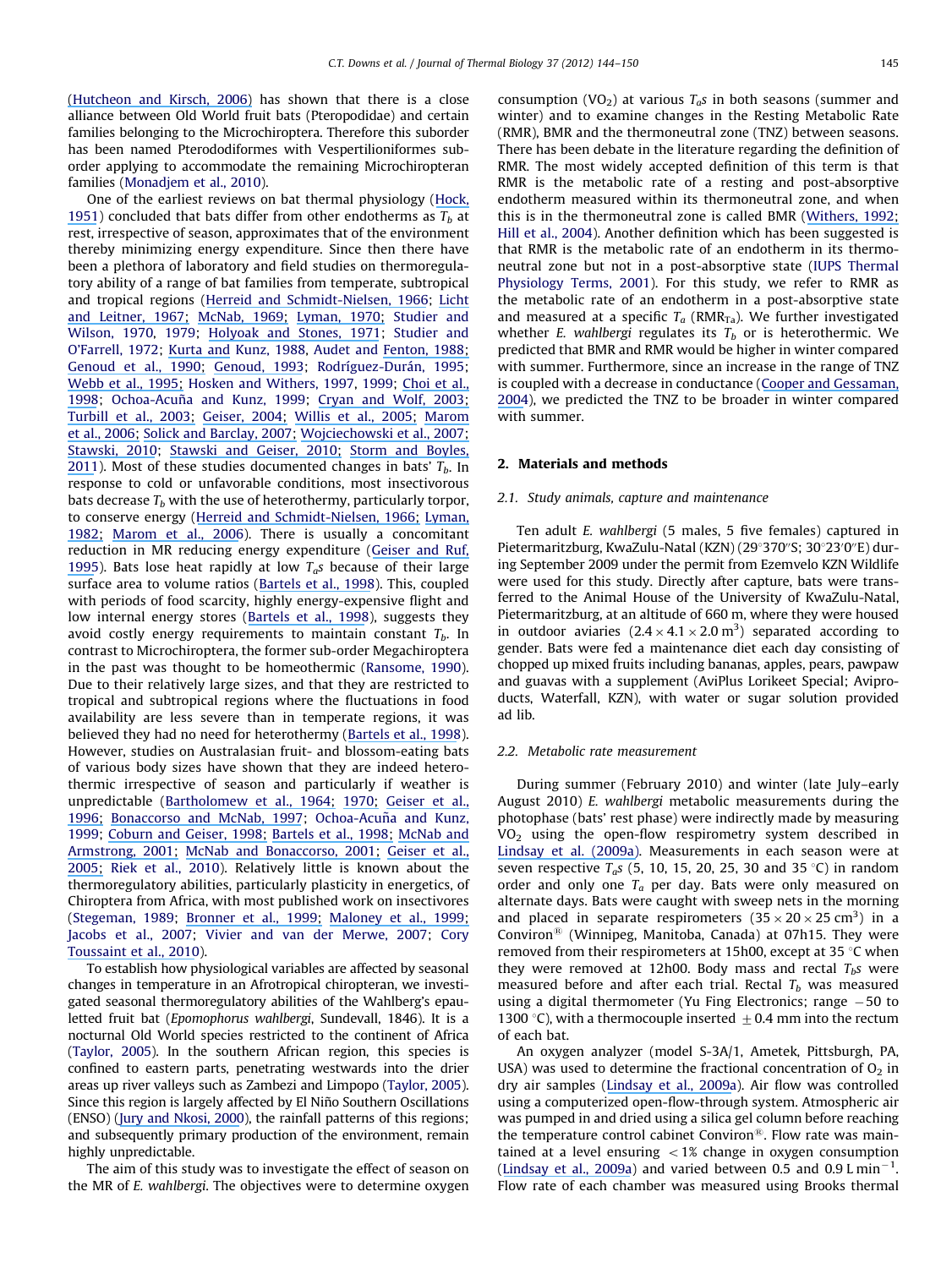<span id="page-3-0"></span>mass flow meter (Model 580E: Hatfield, PA, USA) factory calibrated to standard temperature and pressure (STP). Solenoid valves and a separate pump for each chamber were used to take simultaneous measurements of six chambers (five experimental and one control chamber) [\(Lindsay et al., 2009a\)](#page-6-0). Excurrent air passed through a water condenser to remove most of the water vapor, then a silica gel column to remove any residual water, and soda lime to remove  $CO<sub>2</sub>$  before the oxygen analyzer. Water vapor extracted by the condenser was used as an indirect measure of evaporative water loss (EWL) for each bat at each temperature during summer and winter respectively. Measurements of various parameters for each chamber ( $T_a$ , flow rate and fractional  $O_2$ concentrations) were recorded as described in [Lindsay et al.](#page-6-0) [\(2009a\).](#page-6-0) Air from each chamber was allowed to stabilize for 45 s before measurement. The first 2 h (before 09h00) of data recorded were excluded from analyses so bats were post-absorptive and resting. The lowest hourly mean  $VO<sub>2</sub>$  during the day for each individual was taken as its  $RMR_{Ta}$ .

#### 2.3. Core body temperature

Early in June 2010, each E. wahlbergi had a calibrated data logger *i*-Buttons<sup>®</sup> (Model DS 1922 L  $\pm$  0.06 °C, Dallas semiconductor, USA), covered with paraffin wax, surgically implanted into the peritoneal cavity under anesthetic by a veterinarian. These recorded core  $T_b$ s every 20 min while bats were in their outdoor aviary. The first 2 day of data were ignored and regarded as recovery time.

#### 2.4. Data analysis

Statistical analyses were performed using STATISTICA (Statsoft Inc., version 7, Tulsa, USA). As seven metabolic measurements were performed on each individual bat in a particular season, Generalized Linear Models (GLM) Repeated Measures of ANOVA (RMANOVA) was used to analyze  $RMR_{Ta}$  s to determine change with  $T_a$ . Post hoc Tukey's HSD tests were used to determine significant differences in  $RMR_{Ta}$  at various  $T_a$ s. These results were used to determine the width of the TNZ in both summer and winter ([Lindsay et al., 2009a,b\)](#page-6-0). Body mass and EWL were also analyzed in a similar way. Data obtained are presented as means  $\pm$  standard error.

## 3. Results

#### 3.1. Body mass

Body mass of E. wahlbergi ranged from 86.42 to 144.51 g (mean  $115.61 + 17.79$  g) in both seasons. As individuals varied in body mass metabolic measurements were expressed as specific values. Generally males were heavier than females. Body mass was significantly higher in winter than in summer at different  $T_a$ s (RMANOVA,  $F_{(6, 54)} = 3.487$ , P=0.006, Fig. 1). However, within seasons, no differences in body mass were observed (Post hoc Tukey's HSD test,  $P > 0.05$ ). Furthermore, body mass before each trial was significantly higher than body mass after each trial for both summer and winter respectively (RMANOVA,  $F_{(6, 54)} = 2.362$ ,  $P = 0.042$ ).

#### 3.2. Metabolic measurements

There was a significant difference in RMR<sub>Ta</sub> at various  $T_a$ s for E. wahlbergi between summer and winter (RMANOVA,  $F_{(6, 24)} =$ 5.113,  $P = 0.002$ , Fig. 2a). In winter, there was a significant difference in metabolic rate between 5  $\degree$ C and 10  $\degree$ C (Post hoc Tukeys' HSD test,



Fig. 1. Seasonal variation in initial body mass of Wahlberg's epauletted fruit bats at various ambient temperatures in winter and summer.



Fig. 2. (a) Oxygen consumption ( $RMR_{Ta}$ , VO<sub>2</sub> ml g<sup>-1</sup> h<sup>-1</sup>) of Wahlberg's epauletted fruit bats and (b) time when this was reached at various ambient temperatures in winter and summer.

 $P < 0.05$ ), and between 10 °C and 15 °C (Post hoc Tukey's HSD test,  $P=0.0004$ ), but not between 15 °C and 20 °C (Post hoc Tukeys' HSD test,  $P > 0.05$ ). In summer, a significant difference in metabolic rate was observed between 20 °C and 25 °C (Post hoc HSD test,  $P < 0.05$ ). The TNZ was broad in winter, ranging from 15 to 35  $\degree$ C while in summer it was narrower from 25 to 30 °C (Fig. 2a). Minimum metabolic rate in the TNZ which was taken as BMR was recorded at 30  $\degree$ C for both seasons. The winter BMR  $(1.260 \pm 0.070 \text{ ml } O_2 \text{ g}^{-1} \text{ h}^{-1})$  was significantly higher than the summer BMR  $(1.034 \pm 0.182 \text{ ml } O_2 g^{-1} h^{-1})$  (summer BMR was 82.1% of winter BMR) (T-test,  $df = 9$ ,  $t = 5.312$ ,  $P = 0.013$ ). At the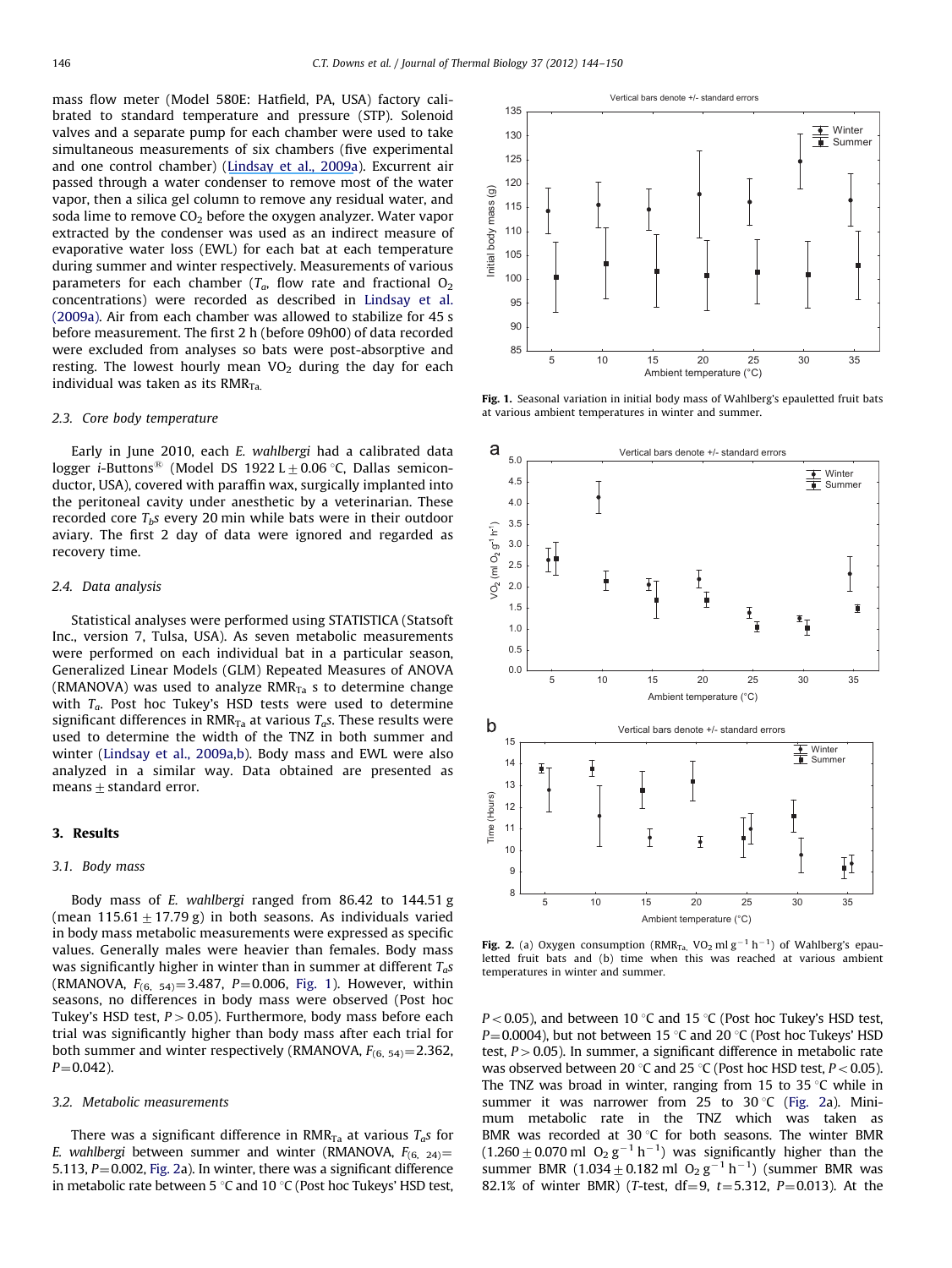various  $T_a$ s in both seasons, the time when RMR<sub>Ta</sub> was reached for *E*. wahlbergi did not differ significantly (RMANOVA,  $F_{(6, 24)} = 1.838$ ,  $P = 0.134$ , [Fig. 2b](#page-3-0)). However, there was individual variation and the time for 35  $\degree$ C was significantly earlier in both seasons compared with other ambient temperatures (Post hoc HSD test,  $P < 0.05$ ; [Fig. 2](#page-3-0)b). The time to reach RMR<sub>Ta</sub> at 10 °C may have affected the value in winter [\(Fig. 2a](#page-3-0) and b) as it appears that the bats increased MR possibly to defend  $T_{b}$ .

#### 3.3. Body temperature

There was no significant difference in final rectal  $T_b$  of E. wahlbergi between both summer and winter at various  $T_a$ s (RMANOVA,  $F_{(6, 54)} = 1.948$ , P = 0.090, Fig. 3). Rectal  $T_b$  was strongly correlated with  $T_a$  particularly in summer (summer  $r^2$ =0.98, P=0.00; winter  $r^2$ =0.93, P=0.004; with fitted linear lines summer  $Y = 32.24 + 0.89x$ ; winter  $Y = 31.48 + 0.93x$ ; Fig. 3). Core  $T_b$  of E. wahlbergi during winter showed that the bats exhibited heterothermy but not torpor (Figs. 4 and 5). Individual variation was evident but all had the lowest core  $T_b$ s during the rest-phase photophase (Fig. 5b) with lowest recorded 31.99 $\degree$ C



Fig. 3. Rectal body temperature of Wahlberg's epauletted fruit bats at different ambient temperatures in summer and winter. Dotted lines indicate regression lines.



Fig. 4. Core body temperature of a Wahlberg's epauletted fruit bat during winter (July) when in an outdoor aviary.



Fig. 5. Individual variation in hourly mean core body temperature of Wahlberg's epauletted fruit bats during winter (June–July) where (a) is with time ( $n=31$  day) and (b) is with day  $(n=31 \text{ day})$ .

and maximum  $41.78$  °C during the June–July winter period (Fig. 5). In contrast  $T_a s$  showed far greater variation during this period (June 2010 lowest daily mean+SD 8.66+5.93  $\degree$ C, highest daily mean  $22.05+5.10$  °C, lowest minimum 0.20 °C, highest maximum 31.60 °C; July 2010 lowest daily mean  $11.00+2.55$  °C, highest daily mean  $18.00+5.44$  °C, lowest minimum 2.60 °C, highest maximum 28.00 °C; ([Wilson et al., 2011,](#page-7-0) South African Weather Service). For one individual core body temperature was recorded from June to September (Mean + SD, 36.57 + 1.17  $\degree$ C; Min 29.65 °C, Max 41.12 °C).

#### 3.4. Evaporative water loss

There was a significant difference in EWL between  $T_a$ s in the two seasons (RMANOVA  $F_{(6, 36)} = 4.638$ , P=0.0014). In winter there were significant differences in EWL of E. wahlbergi between various  $T_a$ s (RMANOVA,  $F_{(6, 54)} = 24.340$ ,  $P = 0.0005$ ; [Fig. 6](#page-5-0)). EWL at 5 °C and 10 °C were significantly lower than at any other  $T_a$ s (Post hoc Tukey's HSD test,  $P < 0.05$ ). Similarly in summer there were significant differences in EWL of E. wahlbergi between various  $T_a$ s (RMANOVA,  $F_{(6, 52)} = 22.060$ , P = 0.0005; [Fig. 6\)](#page-5-0). EWL in summer at 25 °C, 30 °C and 35 °C were significantly higher than the other  $T_a s$ (Post hoc Tukey's HSD test,  $P < 0.05$ ). At 35 °C in both summer and winter, the bats were removed earlier from the respirometer as a result of salivation and dehydration.

#### 4. Discussion

Afrotropical regions, including South Africa, are rendered unpredictable by ENSO [\(Landman and Goddard, 2010\)](#page-6-0). Animals inhabiting regions rendered unpredictable by ENSO should have a lower BMR in comparison to regions with predictable environments in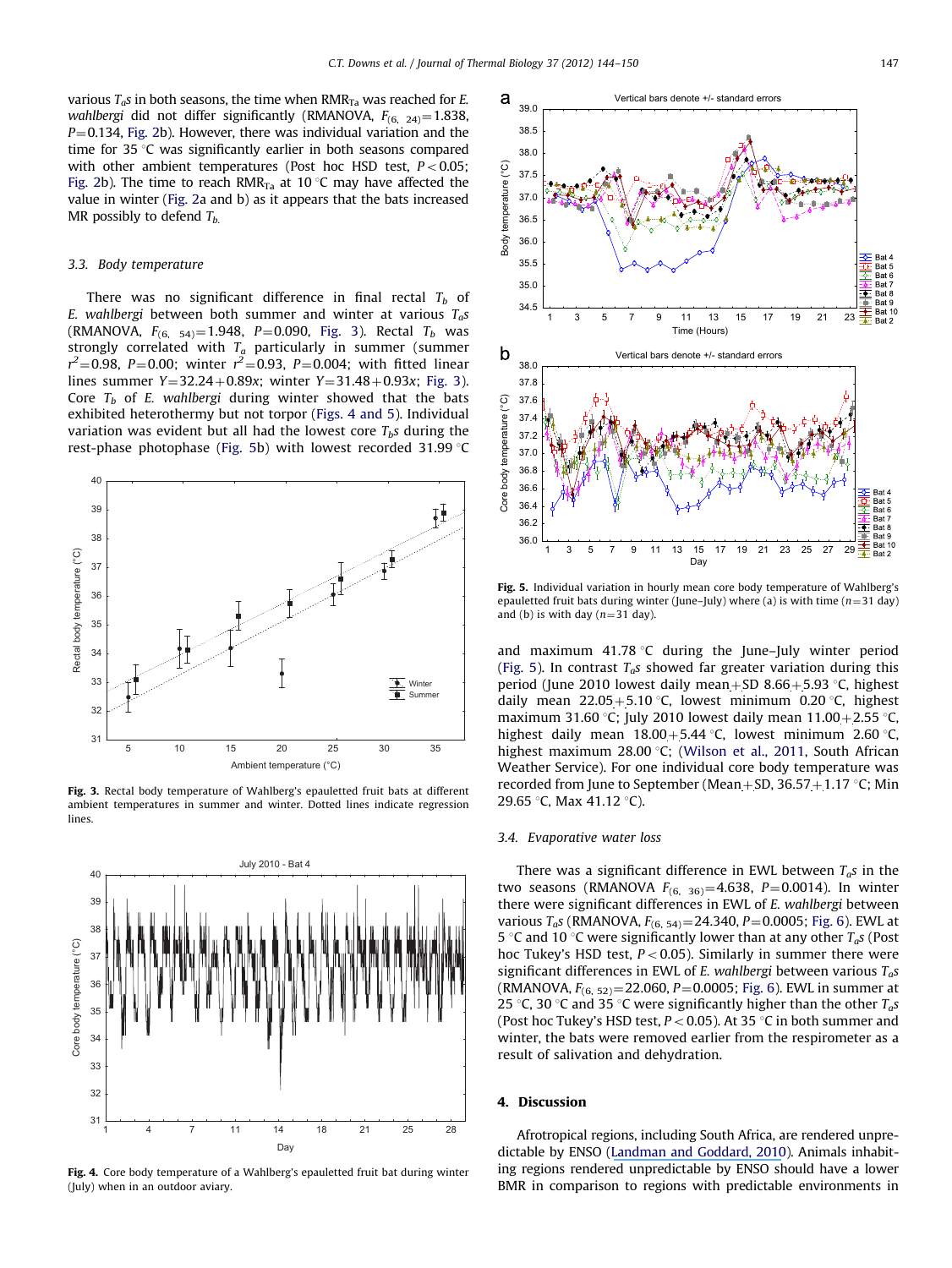<span id="page-5-0"></span>

Fig. 6. Evaporative water loss of Wahlberg's epauletted fruit bats at various ambient temperatures in summer and winter.

order to offset the effects of low resource availability [\(Lovegrove,](#page-6-0) [2000](#page-6-0)). In this study, the mass-specific BMR of E. wahlbergi was found to be 137% in winter and 106% in summer of that predicted by allometric scaling for a mammal of its size using the Chiropteran equation [\(Hayssen and Lacy, 1985](#page-6-0)). This unexpectedly suggests winter upregulation rather than summer down-regulation of BMR. This differs to [Smit and McKechnie's \(2010\)](#page-7-0) assertion that Afrotropical endotherms (in particular birds) should show downregulation of BMR in winter as a consequence of the unpredictable environment, but is similar to data from red-winged starlings Onychognathus morio ([Chamane and Downs, 2009\)](#page-6-0). The greater vasa parrot Caracopsis vasa showed summer upregulation of BMR, which also differed with this assertion [\(L](#page-7-0)[ovegrove](https://www.researchgate.net/publication/51233583_The_allometry_of_parrot_BMR_Seasonal_data_for_the_Greater_Vasa_Parrot_Coracopsis_vasa_from_Madagascar?el=1_x_8&enrichId=rgreq-161cf6c49f7f939f30c06d5b9c72fdae-XXX&enrichSource=Y292ZXJQYWdlOzIyMDAwOTUwNDtBUzo5ODg1NDU2OTUxMjk2NEAxNDAwNTgwMTc0NDE0)[et](https://www.researchgate.net/publication/51233583_The_allometry_of_parrot_BMR_Seasonal_data_for_the_Greater_Vasa_Parrot_Coracopsis_vasa_from_Madagascar?el=1_x_8&enrichId=rgreq-161cf6c49f7f939f30c06d5b9c72fdae-XXX&enrichSource=Y292ZXJQYWdlOzIyMDAwOTUwNDtBUzo5ODg1NDU2OTUxMjk2NEAxNDAwNTgwMTc0NDE0)[al.,](https://www.researchgate.net/publication/51233583_The_allometry_of_parrot_BMR_Seasonal_data_for_the_Greater_Vasa_Parrot_Coracopsis_vasa_from_Madagascar?el=1_x_8&enrichId=rgreq-161cf6c49f7f939f30c06d5b9c72fdae-XXX&enrichSource=Y292ZXJQYWdlOzIyMDAwOTUwNDtBUzo5ODg1NDU2OTUxMjk2NEAxNDAwNTgwMTc0NDE0)[201](https://www.researchgate.net/publication/51233583_The_allometry_of_parrot_BMR_Seasonal_data_for_the_Greater_Vasa_Parrot_Coracopsis_vasa_from_Madagascar?el=1_x_8&enrichId=rgreq-161cf6c49f7f939f30c06d5b9c72fdae-XXX&enrichSource=Y292ZXJQYWdlOzIyMDAwOTUwNDtBUzo5ODg1NDU2OTUxMjk2NEAxNDAwNTgwMTc0NDE0)[1](#page-7-0)). It also questions the use of allometric scaling to predict mammalian BMR, as it has been argued in many previous studies that a single allometric relationship cannot sufficiently predict the BMR for all mammals [\(M](#page-7-0)[cNab,](https://www.researchgate.net/publication/272152442_Complications_Inherent_in_Scaling_the_Basal_Rate_of_Metabolism_in_Mammals?el=1_x_8&enrichId=rgreq-161cf6c49f7f939f30c06d5b9c72fdae-XXX&enrichSource=Y292ZXJQYWdlOzIyMDAwOTUwNDtBUzo5ODg1NDU2OTUxMjk2NEAxNDAwNTgwMTc0NDE0)[1988;](https://www.researchgate.net/publication/272152442_Complications_Inherent_in_Scaling_the_Basal_Rate_of_Metabolism_in_Mammals?el=1_x_8&enrichId=rgreq-161cf6c49f7f939f30c06d5b9c72fdae-XXX&enrichSource=Y292ZXJQYWdlOzIyMDAwOTUwNDtBUzo5ODg1NDU2OTUxMjk2NEAxNDAwNTgwMTc0NDE0) [Lovegrove,](https://www.researchgate.net/publication/12462862_The_Zoogeography_of_Mammalian_Basal_Metabolic_Rate?el=1_x_8&enrichId=rgreq-161cf6c49f7f939f30c06d5b9c72fdae-XXX&enrichSource=Y292ZXJQYWdlOzIyMDAwOTUwNDtBUzo5ODg1NDU2OTUxMjk2NEAxNDAwNTgwMTc0NDE0)[200](https://www.researchgate.net/publication/12462862_The_Zoogeography_of_Mammalian_Basal_Metabolic_Rate?el=1_x_8&enrichId=rgreq-161cf6c49f7f939f30c06d5b9c72fdae-XXX&enrichSource=Y292ZXJQYWdlOzIyMDAwOTUwNDtBUzo5ODg1NDU2OTUxMjk2NEAxNDAwNTgwMTc0NDE0)[0\)](#page-6-0), particularly if the value used for a species was for a particular season.

A recent study [\(A](#page-6-0)[lmeida](https://www.researchgate.net/publication/232393430_Thermogenic_capacity_of_three_species_of_fruit-eating_phyllostomid_bats?el=1_x_8&enrichId=rgreq-161cf6c49f7f939f30c06d5b9c72fdae-XXX&enrichSource=Y292ZXJQYWdlOzIyMDAwOTUwNDtBUzo5ODg1NDU2OTUxMjk2NEAxNDAwNTgwMTc0NDE0)[and](https://www.researchgate.net/publication/232393430_Thermogenic_capacity_of_three_species_of_fruit-eating_phyllostomid_bats?el=1_x_8&enrichId=rgreq-161cf6c49f7f939f30c06d5b9c72fdae-XXX&enrichSource=Y292ZXJQYWdlOzIyMDAwOTUwNDtBUzo5ODg1NDU2OTUxMjk2NEAxNDAwNTgwMTc0NDE0)[Cruz-Neto,](https://www.researchgate.net/publication/232393430_Thermogenic_capacity_of_three_species_of_fruit-eating_phyllostomid_bats?el=1_x_8&enrichId=rgreq-161cf6c49f7f939f30c06d5b9c72fdae-XXX&enrichSource=Y292ZXJQYWdlOzIyMDAwOTUwNDtBUzo5ODg1NDU2OTUxMjk2NEAxNDAwNTgwMTc0NDE0)[201](https://www.researchgate.net/publication/232393430_Thermogenic_capacity_of_three_species_of_fruit-eating_phyllostomid_bats?el=1_x_8&enrichId=rgreq-161cf6c49f7f939f30c06d5b9c72fdae-XXX&enrichSource=Y292ZXJQYWdlOzIyMDAwOTUwNDtBUzo5ODg1NDU2OTUxMjk2NEAxNDAwNTgwMTc0NDE0)[1](#page-6-0)) examined the phenotypic capacity of three species of fruit-eating phyllostomid bats from Brazil and found no variation in BMR between seasons. Environmental conditions, rather than season, determine torpor use and temperature selection in large mouse-eared bats (Myotis myotis) ([Wojciechowski et al., 2007\)](#page-7-0), and in a relatively small subtropical blossom-bat (Syconycteris australis) in Australia [\(Geiser et al., 2005\)](#page-6-0). In contrast, our E. wahlbergi data show that thermal energetics of Afrotropical fruit-eating bats may be more affected by season.

Winter BMR of E. wahlbergi was higher than summer BMR, consistent with our prediction that BMR would be elevated in winter compared with summer. These results differ to a number of studies which have found no seasonal differences in BMR for mammal species ([G](#page-6-0)[eiser](https://www.researchgate.net/publication/225937438_Seasonality_of_torpor_and_thermoregulation_in_three_dasyurid_marsupials?el=1_x_8&enrichId=rgreq-161cf6c49f7f939f30c06d5b9c72fdae-XXX&enrichSource=Y292ZXJQYWdlOzIyMDAwOTUwNDtBUzo5ODg1NDU2OTUxMjk2NEAxNDAwNTgwMTc0NDE0)[and](https://www.researchgate.net/publication/225937438_Seasonality_of_torpor_and_thermoregulation_in_three_dasyurid_marsupials?el=1_x_8&enrichId=rgreq-161cf6c49f7f939f30c06d5b9c72fdae-XXX&enrichSource=Y292ZXJQYWdlOzIyMDAwOTUwNDtBUzo5ODg1NDU2OTUxMjk2NEAxNDAwNTgwMTc0NDE0)[Baudinette,](https://www.researchgate.net/publication/225937438_Seasonality_of_torpor_and_thermoregulation_in_three_dasyurid_marsupials?el=1_x_8&enrichId=rgreq-161cf6c49f7f939f30c06d5b9c72fdae-XXX&enrichSource=Y292ZXJQYWdlOzIyMDAwOTUwNDtBUzo5ODg1NDU2OTUxMjk2NEAxNDAwNTgwMTc0NDE0)[1987;](https://www.researchgate.net/publication/225937438_Seasonality_of_torpor_and_thermoregulation_in_three_dasyurid_marsupials?el=1_x_8&enrichId=rgreq-161cf6c49f7f939f30c06d5b9c72fdae-XXX&enrichSource=Y292ZXJQYWdlOzIyMDAwOTUwNDtBUzo5ODg1NDU2OTUxMjk2NEAxNDAwNTgwMTc0NDE0) [Feist](https://www.researchgate.net/publication/279375060_Terrestrial_Mammals_in_Cold?el=1_x_8&enrichId=rgreq-161cf6c49f7f939f30c06d5b9c72fdae-XXX&enrichSource=Y292ZXJQYWdlOzIyMDAwOTUwNDtBUzo5ODg1NDU2OTUxMjk2NEAxNDAwNTgwMTc0NDE0)[and](https://www.researchgate.net/publication/279375060_Terrestrial_Mammals_in_Cold?el=1_x_8&enrichId=rgreq-161cf6c49f7f939f30c06d5b9c72fdae-XXX&enrichSource=Y292ZXJQYWdlOzIyMDAwOTUwNDtBUzo5ODg1NDU2OTUxMjk2NEAxNDAwNTgwMTc0NDE0) [White, 1989](#page-6-0)[;](https://www.researchgate.net/publication/279375060_Terrestrial_Mammals_in_Cold?el=1_x_8&enrichId=rgreq-161cf6c49f7f939f30c06d5b9c72fdae-XXX&enrichSource=Y292ZXJQYWdlOzIyMDAwOTUwNDtBUzo5ODg1NDU2OTUxMjk2NEAxNDAwNTgwMTc0NDE0) [Coburn and Geiser, 1998\)](#page-6-0). Interestingly, the latter study found S. australis enter torpor with a higher frequency in summer suggesting this is the season when they experience the greatest pressure in maintaining a constant  $T<sub>b</sub>$  due to energy and ecological constraints including unpredictable climate and food supply [\(Coburn and Geiser, 1998\)](#page-6-0).

According to [Hill et al. \(2004\)](#page-6-0), species experiencing a high seasonal variability in ambient conditions are predicted to show a great seasonal variation in physiological parameters such as MR and BMR. Furthermore, the South East Africa regions, the area where *E. wahlbergi* occur, show the highest degree of seasonal variation in  $T_a$  across the whole of the Afrotropical region [\(Jury](#page-6-0) [and](https://www.researchgate.net/publication/268428475_Easterly_flow_in_the_tropical_Indian_Ocean_and_climate_variability_over_south-east_Africa?el=1_x_8&enrichId=rgreq-161cf6c49f7f939f30c06d5b9c72fdae-XXX&enrichSource=Y292ZXJQYWdlOzIyMDAwOTUwNDtBUzo5ODg1NDU2OTUxMjk2NEAxNDAwNTgwMTc0NDE0)[Nkosi,](https://www.researchgate.net/publication/268428475_Easterly_flow_in_the_tropical_Indian_Ocean_and_climate_variability_over_south-east_Africa?el=1_x_8&enrichId=rgreq-161cf6c49f7f939f30c06d5b9c72fdae-XXX&enrichSource=Y292ZXJQYWdlOzIyMDAwOTUwNDtBUzo5ODg1NDU2OTUxMjk2NEAxNDAwNTgwMTc0NDE0)[200](https://www.researchgate.net/publication/268428475_Easterly_flow_in_the_tropical_Indian_Ocean_and_climate_variability_over_south-east_Africa?el=1_x_8&enrichId=rgreq-161cf6c49f7f939f30c06d5b9c72fdae-XXX&enrichSource=Y292ZXJQYWdlOzIyMDAwOTUwNDtBUzo5ODg1NDU2OTUxMjk2NEAxNDAwNTgwMTc0NDE0)[0\)](#page-6-0). The increase in BMR during winter in E. wahlbergi appears to be a metabolic process that helps this species overcome heat loss during winter.

Winter body mass of E. wahlbergi was significantly higher than the summer body mass. An animal's body mass is governed by several factors such as ambient temperatures, physiological status and food availability ([Zheng et al., 2008](#page-7-0)). Seasonal thermoregulatory responses in small mammals  $(<500 g$ ) are centered more on increasing the thermogenic capacity through an increase in non-shivering thermogenesis (NST) capacity and large reductions in conductance ([L](#page-6-0)[ovegrove,](https://www.researchgate.net/publication/7840086_Seasonal_thermoregulatory_responses_in_mammals?el=1_x_8&enrichId=rgreq-161cf6c49f7f939f30c06d5b9c72fdae-XXX&enrichSource=Y292ZXJQYWdlOzIyMDAwOTUwNDtBUzo5ODg1NDU2OTUxMjk2NEAxNDAwNTgwMTc0NDE0)[200](https://www.researchgate.net/publication/7840086_Seasonal_thermoregulatory_responses_in_mammals?el=1_x_8&enrichId=rgreq-161cf6c49f7f939f30c06d5b9c72fdae-XXX&enrichSource=Y292ZXJQYWdlOzIyMDAwOTUwNDtBUzo5ODg1NDU2OTUxMjk2NEAxNDAwNTgwMTc0NDE0)[5](#page-6-0)). However, bats are known to have a labile body mass, with the greatest variation in body mass over a 24 h period recorded for any mammal species [\(Studier](#page-7-0) [et al., 1970](#page-7-0)). Furthermore, the body mass of bats is largely dependent upon the nutritive status of an individual (i.e. a hungry bat weighs far less than a well-fed bat) ([McNab, 1982](#page-7-0)). Therefore the seasonal increase in body mass of E. wahlbergi may not be as a result of increased fat deposits for insulation or metabolizing tissues as observed in other endotherms [\(Zheng et al., 2008](#page-7-0)), but since it coincides with an increase in BMR, it may occur as a result of excessive eating as a result of increased metabolic costs associated with an increase in BMR. Of interest, is the elevated RMR<sub>Ta</sub> at 10 °C in winter, which we speculate could be an attempt to defend  $T_b$  at low  $T_a$ s in winter when resources are not limiting.

The TNZ of E. wahlbergi showed a significant seasonal shift from a narrow TNZ in summer to a very broad TNZ in winter, which was consistent with our predictions. A broad TNZ can serve as an energy saving mechanism, allowing an organism to tolerate a wide range of temperatures without having to increase its metabolism [\(Hill et al., 2004\)](#page-6-0). Furthermore, since an increase in TNZ is coupled with a decrease in conductance and an increase in insulation [\(Hill et al., 2004](#page-6-0)), this further reduces the energy expenditure by an organism ([Cooper and Gessaman, 2004\)](#page-6-0). Therefore an increase in TNZ during winter is advantageous, as it allows maintenance of a minimal normothermic MR over a wide range of ambient temperatures ([Hill et al., 2004\)](#page-6-0).

Although no evidence of torpor (see [Geiser, 2004](#page-6-0) for definition) was observed in this study, E. wahlbergi was heterothermic. Individuals generally lowered core  $T_b$  by only a few degrees during their daytime rest-phase despite much lower  $T_a$ s in winter. In both winter and summer, rectal  $T_b$  of the bats decreased linearly with  $T_a$ s. These results correspond with a number of studies conducted on fruit- and blossom-eating chiropterans ([Bartholomew et al., 196](#page-6-0)[4;](https://www.researchgate.net/publication/284490908_Body_Temperature_Oxygen_Consumption_and_Heart_Rate_in_Three_Species_of_Australian_Flying_Foxes?el=1_x_8&enrichId=rgreq-161cf6c49f7f939f30c06d5b9c72fdae-XXX&enrichSource=Y292ZXJQYWdlOzIyMDAwOTUwNDtBUzo5ODg1NDU2OTUxMjk2NEAxNDAwNTgwMTc0NDE0) [197](#page-6-0)[0;](https://www.researchgate.net/publication/284703290_Thermoregulation_and_metabolism_in_bats?el=1_x_8&enrichId=rgreq-161cf6c49f7f939f30c06d5b9c72fdae-XXX&enrichSource=Y292ZXJQYWdlOzIyMDAwOTUwNDtBUzo5ODg1NDU2OTUxMjk2NEAxNDAwNTgwMTc0NDE0) [McNab, 198](#page-7-0)[9;](https://www.researchgate.net/publication/271814890_Temperature_Regulation_and_Rate_of_Metabolism_in_Three_Bornean_Bats?el=1_x_8&enrichId=rgreq-161cf6c49f7f939f30c06d5b9c72fdae-XXX&enrichSource=Y292ZXJQYWdlOzIyMDAwOTUwNDtBUzo5ODg1NDU2OTUxMjk2NEAxNDAwNTgwMTc0NDE0) [Genoud et al.,](#page-6-0) [1990](#page-6-0)[;](https://www.researchgate.net/publication/229412997_Rate_of_metabolism_and_temperature_regulation_in_two_small_tropical_insectivorous_bats_Peropteryx_macrotis_and_Natalus_tumidirostris?el=1_x_8&enrichId=rgreq-161cf6c49f7f939f30c06d5b9c72fdae-XXX&enrichSource=Y292ZXJQYWdlOzIyMDAwOTUwNDtBUzo5ODg1NDU2OTUxMjk2NEAxNDAwNTgwMTc0NDE0) [Geiser et al., 199](#page-6-0)[6;](https://www.researchgate.net/publication/230003421_Thermoregulation_energy_metabolism_and_torpor_in_blossom-bats_Syconycteris_australis_Megachiroptera?el=1_x_8&enrichId=rgreq-161cf6c49f7f939f30c06d5b9c72fdae-XXX&enrichSource=Y292ZXJQYWdlOzIyMDAwOTUwNDtBUzo5ODg1NDU2OTUxMjk2NEAxNDAwNTgwMTc0NDE0) [Bonaccorso and McNab, 1997](#page-6-0); [Ochoa-](#page-7-0)Acuña and Kunz, 1999; [Coburn and Geiser, 1998](#page-6-0)[;](https://www.researchgate.net/publication/225479538_Seasonal_changes_in_energetics_and_torpor_patterns_in_the_subtropical_blossom-bat_Syconycteris_australis_Megachiroptera?el=1_x_8&enrichId=rgreq-161cf6c49f7f939f30c06d5b9c72fdae-XXX&enrichSource=Y292ZXJQYWdlOzIyMDAwOTUwNDtBUzo5ODg1NDU2OTUxMjk2NEAxNDAwNTgwMTc0NDE0) [Bartels et al.,](#page-6-0) [199](#page-6-0)[8;](https://www.researchgate.net/publication/13693505_Daily_torpor_and_energetics_in_a_tropical_mammal_the_northern_blossom-bat_Macroglossus_minimus_Megachiroptera?el=1_x_8&enrichId=rgreq-161cf6c49f7f939f30c06d5b9c72fdae-XXX&enrichSource=Y292ZXJQYWdlOzIyMDAwOTUwNDtBUzo5ODg1NDU2OTUxMjk2NEAxNDAwNTgwMTc0NDE0) [McNab and Armstrong, 2001](#page-7-0)[;](https://www.researchgate.net/publication/250067832_Sexual_Dimorphism_and_Scaling_of_Energetics_in_Flying_Foxes_of_the_Genus_Pteropus?el=1_x_8&enrichId=rgreq-161cf6c49f7f939f30c06d5b9c72fdae-XXX&enrichSource=Y292ZXJQYWdlOzIyMDAwOTUwNDtBUzo5ODg1NDU2OTUxMjk2NEAxNDAwNTgwMTc0NDE0) [McNab and Bonaccorso,](#page-7-0) [2001;](https://www.researchgate.net/publication/11985785_The_metabolism_of_New_Guinean_pteropodid_bats?el=1_x_8&enrichId=rgreq-161cf6c49f7f939f30c06d5b9c72fdae-XXX&enrichSource=Y292ZXJQYWdlOzIyMDAwOTUwNDtBUzo5ODg1NDU2OTUxMjk2NEAxNDAwNTgwMTc0NDE0) [Geiser](https://www.researchgate.net/publication/222423423_Daily_torpor_in_relation_to_photoperiod_in_a_subtropical_blossom-bat_Syconycteris_australis_Megachiroptera?el=1_x_8&enrichId=rgreq-161cf6c49f7f939f30c06d5b9c72fdae-XXX&enrichSource=Y292ZXJQYWdlOzIyMDAwOTUwNDtBUzo5ODg1NDU2OTUxMjk2NEAxNDAwNTgwMTc0NDE0)[et](https://www.researchgate.net/publication/222423423_Daily_torpor_in_relation_to_photoperiod_in_a_subtropical_blossom-bat_Syconycteris_australis_Megachiroptera?el=1_x_8&enrichId=rgreq-161cf6c49f7f939f30c06d5b9c72fdae-XXX&enrichSource=Y292ZXJQYWdlOzIyMDAwOTUwNDtBUzo5ODg1NDU2OTUxMjk2NEAxNDAwNTgwMTc0NDE0)[al.,](https://www.researchgate.net/publication/222423423_Daily_torpor_in_relation_to_photoperiod_in_a_subtropical_blossom-bat_Syconycteris_australis_Megachiroptera?el=1_x_8&enrichId=rgreq-161cf6c49f7f939f30c06d5b9c72fdae-XXX&enrichSource=Y292ZXJQYWdlOzIyMDAwOTUwNDtBUzo5ODg1NDU2OTUxMjk2NEAxNDAwNTgwMTc0NDE0)[2005;](https://www.researchgate.net/publication/222423423_Daily_torpor_in_relation_to_photoperiod_in_a_subtropical_blossom-bat_Syconycteris_australis_Megachiroptera?el=1_x_8&enrichId=rgreq-161cf6c49f7f939f30c06d5b9c72fdae-XXX&enrichSource=Y292ZXJQYWdlOzIyMDAwOTUwNDtBUzo5ODg1NDU2OTUxMjk2NEAxNDAwNTgwMTc0NDE0) [Riek et al., 2010\)](#page-7-0). This shows that these chiropterans adopt the energy saving strategy of heterothermy particularly during their rest-phase, and with decreased  $T_a$  or food scarcity irrespective of body size. Furthermore, E. wahlbergi is significantly bigger than many fruit- and blossom-eating bats, making it less likely to rely on torpor, but rather some degree of heterothermy as a means of conserving energy.

There was a significant increase in EWL in E. wahlbergi with an increase in  $T_a$  in summer and winter. Although there was such a high rate of EWL at high  $T_a s$ , no significant increase in metabolic rate was observed. At low  $T_a$ s, EWL occurs as a by-product of ventilation since the mammalian skin is not perfectly impermeable to water ([Maloney et al., 1999\)](#page-7-0). EWL during the hottest part of the day poses a considerable dehydration stress on this species since at 35  $\degree$ C, excessive salivation was observed in this species. Furthermore, in another similar study, when this species was placed in a respirometer at 40 $\degree$ C, one of the bats died, and some deaths of bats were observed in outside aviaries on extreme hot days ( $> 40$  °C) (M.M. Zungu, Downs, C.T. pers. obs.). Furthermore, bats do not have sweat glands, and thus depend on less-efficient means of dissipating excess heat such as salivation, panting, body licking and wing fanning [\(McNab, 1982](#page-7-0)). This provides further support that this species is intolerant of high  $T_a$ s as a result of ineffective means of offloading excess heat.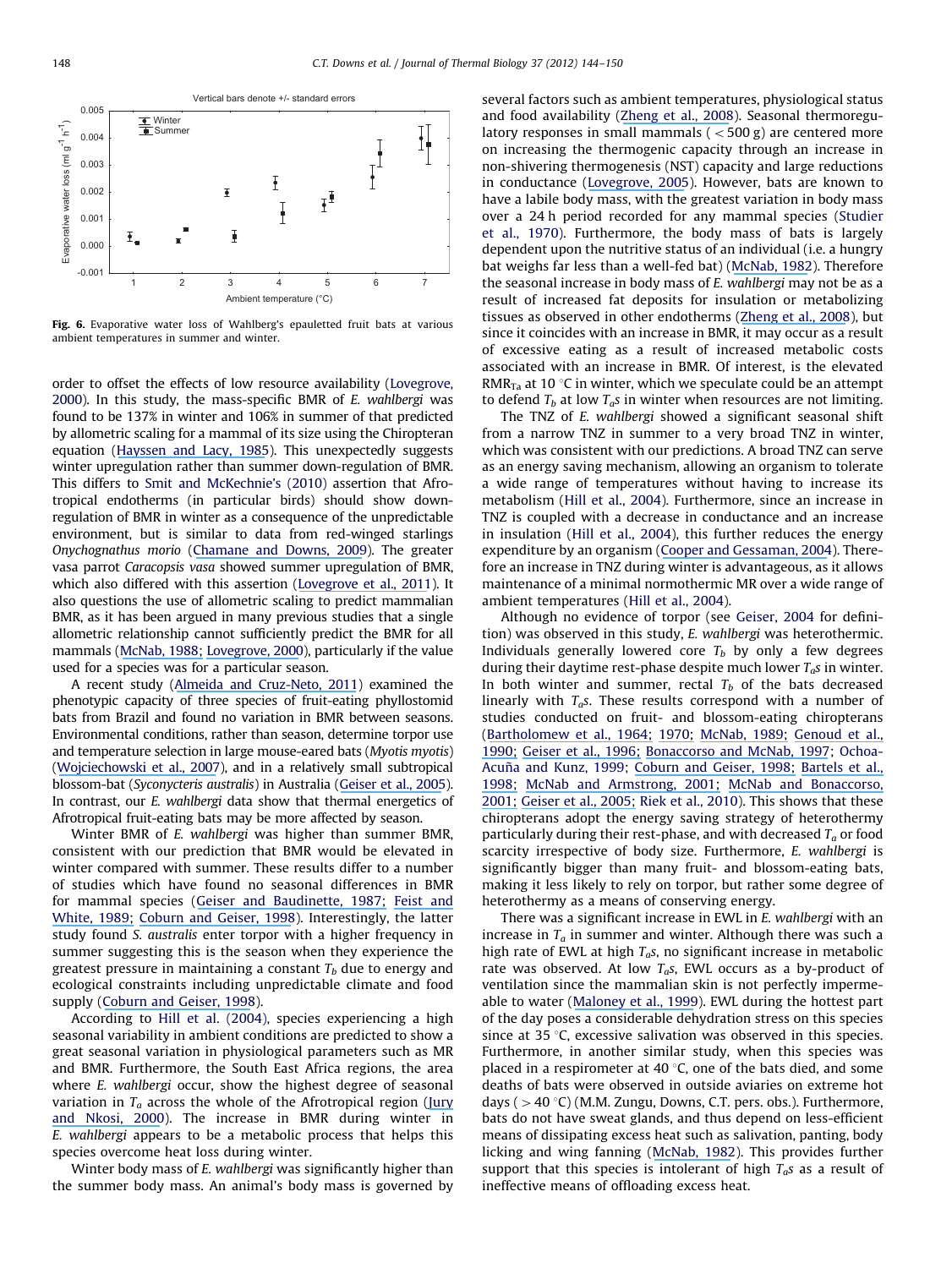<span id="page-6-0"></span>In conclusion, the E. wahlbergi increased their  $RMR_{Ta}$  and BMR during winter. This increase is important for winter survival as it leads to an increase in metabolically-produced heat. The increase in E. wahlbergi's TNZ range during winter is also important for their winter survival, as they use less energy to keep warm when  $T_a$  drops. The observation of heterothermy in E. wahlbergi confirmed the results of previous studies which have shown that the former sub-order Megachiropterans are indeed heterothermic, particularly during the rest-phase. The ability of E. wahlbergi to use heterothermy is important as it spends less energy maintaining elevated  $T<sub>b</sub>$ . This study also showed that E. wahlbergi is intolerant of high  $T_a$ s, as at high  $T_a$ s, excessive salivation was observed, and may lead to death if  $T<sub>o</sub>s$  go higher. The intolerance of high  $T_a$ s by E. wahlbergi have significant implications about the influence global warming would have on this species, as it suggests that it is likely to be impacted. Furthermore, this study shows the importance of microclimate on roost selection during daytime rest phase period by the species ([Boyles, 2007](https://www.researchgate.net/publication/232693545_Describing_roosts_used_by_forest_bats_The_importance_of_microclimate?el=1_x_8&enrichId=rgreq-161cf6c49f7f939f30c06d5b9c72fdae-XXX&enrichSource=Y292ZXJQYWdlOzIyMDAwOTUwNDtBUzo5ODg1NDU2OTUxMjk2NEAxNDAwNTgwMTc0NDE0)), improving our understanding of the ecology of this species. Lack of data on the energetics and seasonal variation of physiological parameters for Afrotropical bats in general suggest that more work is required for comparison with results of those in other regions and improve our understanding of the ecophysiology, particularly energetics, of fruit and nectar feeding bats, particularly given the climate change scenarios.

#### Acknowledgments

Joy Coleman, Musi Mkhohlwa, Robyn Khoury and Alex Baxter are thanked for assisting with data collection. Thami Mjwara is thanked for feeding the bats during weekdays.

#### References

- [Almeida, M.C., Cruz-Neto, A.P., 2011. Thermogenic capacity of three species of](https://www.researchgate.net/publication/232393430_Thermogenic_capacity_of_three_species_of_fruit-eating_phyllostomid_bats?el=1_x_8&enrichId=rgreq-161cf6c49f7f939f30c06d5b9c72fdae-XXX&enrichSource=Y292ZXJQYWdlOzIyMDAwOTUwNDtBUzo5ODg1NDU2OTUxMjk2NEAxNDAwNTgwMTc0NDE0) [fruit-eating phyllostomid bats. J. Therm. Biol. 36, 225–231.](https://www.researchgate.net/publication/232393430_Thermogenic_capacity_of_three_species_of_fruit-eating_phyllostomid_bats?el=1_x_8&enrichId=rgreq-161cf6c49f7f939f30c06d5b9c72fdae-XXX&enrichSource=Y292ZXJQYWdlOzIyMDAwOTUwNDtBUzo5ODg1NDU2OTUxMjk2NEAxNDAwNTgwMTc0NDE0)
- [Arnold, W., Ruf, T., Kunz, R., 2006. Seasonal adjustment of energy budget in a large](https://www.researchgate.net/publication/6716414_Seasonal_adjustment_of_energy_budget_in_a_large_wild_mammal_the_Przewalski_horse_Equus_ferus_przewalskii_II_Energy_expenditure?el=1_x_8&enrichId=rgreq-161cf6c49f7f939f30c06d5b9c72fdae-XXX&enrichSource=Y292ZXJQYWdlOzIyMDAwOTUwNDtBUzo5ODg1NDU2OTUxMjk2NEAxNDAwNTgwMTc0NDE0) [wild mammal, the Przewalski horse \(](https://www.researchgate.net/publication/6716414_Seasonal_adjustment_of_energy_budget_in_a_large_wild_mammal_the_Przewalski_horse_Equus_ferus_przewalskii_II_Energy_expenditure?el=1_x_8&enrichId=rgreq-161cf6c49f7f939f30c06d5b9c72fdae-XXX&enrichSource=Y292ZXJQYWdlOzIyMDAwOTUwNDtBUzo5ODg1NDU2OTUxMjk2NEAxNDAwNTgwMTc0NDE0)Equus ferus przewalskii) II. Energy [expenditure. J. Exp. Biol. 209, 4566–4573.](https://www.researchgate.net/publication/6716414_Seasonal_adjustment_of_energy_budget_in_a_large_wild_mammal_the_Przewalski_horse_Equus_ferus_przewalskii_II_Energy_expenditure?el=1_x_8&enrichId=rgreq-161cf6c49f7f939f30c06d5b9c72fdae-XXX&enrichSource=Y292ZXJQYWdlOzIyMDAwOTUwNDtBUzo5ODg1NDU2OTUxMjk2NEAxNDAwNTgwMTc0NDE0)
- [Audet, D., Fenton, M.B., 1988. Heterothermy and the use of torpor by the bat](https://www.researchgate.net/publication/284295702_Heterothermy_and_the_Use_of_Torpor_by_the_Bat_Eptesicus_fuscus_Chiroptera_Vespertilionidae_A_Field_Study?el=1_x_8&enrichId=rgreq-161cf6c49f7f939f30c06d5b9c72fdae-XXX&enrichSource=Y292ZXJQYWdlOzIyMDAwOTUwNDtBUzo5ODg1NDU2OTUxMjk2NEAxNDAwNTgwMTc0NDE0) Eptesicus fuscus [\(Chiroptera: Vespertilionidae\): a field study. Physiol. Zool. 61,](https://www.researchgate.net/publication/284295702_Heterothermy_and_the_Use_of_Torpor_by_the_Bat_Eptesicus_fuscus_Chiroptera_Vespertilionidae_A_Field_Study?el=1_x_8&enrichId=rgreq-161cf6c49f7f939f30c06d5b9c72fdae-XXX&enrichSource=Y292ZXJQYWdlOzIyMDAwOTUwNDtBUzo5ODg1NDU2OTUxMjk2NEAxNDAwNTgwMTc0NDE0) [197–204.](https://www.researchgate.net/publication/284295702_Heterothermy_and_the_Use_of_Torpor_by_the_Bat_Eptesicus_fuscus_Chiroptera_Vespertilionidae_A_Field_Study?el=1_x_8&enrichId=rgreq-161cf6c49f7f939f30c06d5b9c72fdae-XXX&enrichSource=Y292ZXJQYWdlOzIyMDAwOTUwNDtBUzo5ODg1NDU2OTUxMjk2NEAxNDAwNTgwMTc0NDE0)
- [Bartels, W., Law, B.S., Geiser, F., 1998. Daily torpor and energetics in a tropical](https://www.researchgate.net/publication/13693505_Daily_torpor_and_energetics_in_a_tropical_mammal_the_northern_blossom-bat_Macroglossus_minimus_Megachiroptera?el=1_x_8&enrichId=rgreq-161cf6c49f7f939f30c06d5b9c72fdae-XXX&enrichSource=Y292ZXJQYWdlOzIyMDAwOTUwNDtBUzo5ODg1NDU2OTUxMjk2NEAxNDAwNTgwMTc0NDE0) [mammal, the northern blossom-bat,](https://www.researchgate.net/publication/13693505_Daily_torpor_and_energetics_in_a_tropical_mammal_the_northern_blossom-bat_Macroglossus_minimus_Megachiroptera?el=1_x_8&enrichId=rgreq-161cf6c49f7f939f30c06d5b9c72fdae-XXX&enrichSource=Y292ZXJQYWdlOzIyMDAwOTUwNDtBUzo5ODg1NDU2OTUxMjk2NEAxNDAwNTgwMTc0NDE0) Macroglossus minimus (Megachiroptera). J. Comp. Physiol. B 168, 233–239.
- [Bartholomew, G.A., Dawson, W.R., Lasiewski, R.C., 1970. Thermoregulation and](https://www.researchgate.net/publication/30847865_Thermoregulation_and_heterothermy_in_some_smaller_flying_foxes_Megachiroptera_of_New_Guinea?el=1_x_8&enrichId=rgreq-161cf6c49f7f939f30c06d5b9c72fdae-XXX&enrichSource=Y292ZXJQYWdlOzIyMDAwOTUwNDtBUzo5ODg1NDU2OTUxMjk2NEAxNDAwNTgwMTc0NDE0) [heterothermy in some of the smaller flying foxes \(Megachiroptera\) of New](https://www.researchgate.net/publication/30847865_Thermoregulation_and_heterothermy_in_some_smaller_flying_foxes_Megachiroptera_of_New_Guinea?el=1_x_8&enrichId=rgreq-161cf6c49f7f939f30c06d5b9c72fdae-XXX&enrichSource=Y292ZXJQYWdlOzIyMDAwOTUwNDtBUzo5ODg1NDU2OTUxMjk2NEAxNDAwNTgwMTc0NDE0) [Guinea. Z. Vergl. Physiol. 70, 196–209.](https://www.researchgate.net/publication/30847865_Thermoregulation_and_heterothermy_in_some_smaller_flying_foxes_Megachiroptera_of_New_Guinea?el=1_x_8&enrichId=rgreq-161cf6c49f7f939f30c06d5b9c72fdae-XXX&enrichSource=Y292ZXJQYWdlOzIyMDAwOTUwNDtBUzo5ODg1NDU2OTUxMjk2NEAxNDAwNTgwMTc0NDE0)
- [Bartholomew, G.A., Leitner, P., Nelson, J.E., 1964. Body temperature, oxygen](https://www.researchgate.net/publication/284490908_Body_Temperature_Oxygen_Consumption_and_Heart_Rate_in_Three_Species_of_Australian_Flying_Foxes?el=1_x_8&enrichId=rgreq-161cf6c49f7f939f30c06d5b9c72fdae-XXX&enrichSource=Y292ZXJQYWdlOzIyMDAwOTUwNDtBUzo5ODg1NDU2OTUxMjk2NEAxNDAwNTgwMTc0NDE0) [consumption, and heart rate in three species of Australian flying foxes. Physiol.](https://www.researchgate.net/publication/284490908_Body_Temperature_Oxygen_Consumption_and_Heart_Rate_in_Three_Species_of_Australian_Flying_Foxes?el=1_x_8&enrichId=rgreq-161cf6c49f7f939f30c06d5b9c72fdae-XXX&enrichSource=Y292ZXJQYWdlOzIyMDAwOTUwNDtBUzo5ODg1NDU2OTUxMjk2NEAxNDAwNTgwMTc0NDE0) [Zool. 37, 179–198.](https://www.researchgate.net/publication/284490908_Body_Temperature_Oxygen_Consumption_and_Heart_Rate_in_Three_Species_of_Australian_Flying_Foxes?el=1_x_8&enrichId=rgreq-161cf6c49f7f939f30c06d5b9c72fdae-XXX&enrichSource=Y292ZXJQYWdlOzIyMDAwOTUwNDtBUzo5ODg1NDU2OTUxMjk2NEAxNDAwNTgwMTc0NDE0)
- [Bishop, K.L., 2008. The evolution of flight in bats: narrowing the field of plausible](https://www.researchgate.net/publication/5246555_The_Evolution_of_Flight_in_Bats_Narrowing_the_Field_of_Plausible_Hypotheses?el=1_x_8&enrichId=rgreq-161cf6c49f7f939f30c06d5b9c72fdae-XXX&enrichSource=Y292ZXJQYWdlOzIyMDAwOTUwNDtBUzo5ODg1NDU2OTUxMjk2NEAxNDAwNTgwMTc0NDE0) [hypotheses. Quart. Rev. Biol. 83, 153–168.](https://www.researchgate.net/publication/5246555_The_Evolution_of_Flight_in_Bats_Narrowing_the_Field_of_Plausible_Hypotheses?el=1_x_8&enrichId=rgreq-161cf6c49f7f939f30c06d5b9c72fdae-XXX&enrichSource=Y292ZXJQYWdlOzIyMDAwOTUwNDtBUzo5ODg1NDU2OTUxMjk2NEAxNDAwNTgwMTc0NDE0)
- [Bonaccorso, F.J., McNab, B.K., 1997. Plasticity of energetics in blossom bats](https://www.researchgate.net/publication/272577905_Plasticity_of_Energetics_in_Blossom_Bats_Pteropodidae_Impact_on_Distribution?el=1_x_8&enrichId=rgreq-161cf6c49f7f939f30c06d5b9c72fdae-XXX&enrichSource=Y292ZXJQYWdlOzIyMDAwOTUwNDtBUzo5ODg1NDU2OTUxMjk2NEAxNDAwNTgwMTc0NDE0) [\(Pteropodidae\): impact of distribution. J. Mammal. 78, 1073–1088.](https://www.researchgate.net/publication/272577905_Plasticity_of_Energetics_in_Blossom_Bats_Pteropodidae_Impact_on_Distribution?el=1_x_8&enrichId=rgreq-161cf6c49f7f939f30c06d5b9c72fdae-XXX&enrichSource=Y292ZXJQYWdlOzIyMDAwOTUwNDtBUzo5ODg1NDU2OTUxMjk2NEAxNDAwNTgwMTc0NDE0)
- [Boyles, J.G., 2007. Describing roosts used by forest bats: the importance of](https://www.researchgate.net/publication/232693545_Describing_roosts_used_by_forest_bats_The_importance_of_microclimate?el=1_x_8&enrichId=rgreq-161cf6c49f7f939f30c06d5b9c72fdae-XXX&enrichSource=Y292ZXJQYWdlOzIyMDAwOTUwNDtBUzo5ODg1NDU2OTUxMjk2NEAxNDAwNTgwMTc0NDE0) [microclimate. Acta Chirop. 9, 297–303.](https://www.researchgate.net/publication/232693545_Describing_roosts_used_by_forest_bats_The_importance_of_microclimate?el=1_x_8&enrichId=rgreq-161cf6c49f7f939f30c06d5b9c72fdae-XXX&enrichSource=Y292ZXJQYWdlOzIyMDAwOTUwNDtBUzo5ODg1NDU2OTUxMjk2NEAxNDAwNTgwMTc0NDE0)
- [Bronner, G.N., Maloney, S.K., Buffenstein, R., 1999. Survival tactics within ther](https://www.researchgate.net/publication/282053878_Survival_tactics_within_thermally-challenging_roosts_Heat_tolerance_and_cold_sensitivity_in_the_Angolan_free-tailed_bat_Mops_condylurus?el=1_x_8&enrichId=rgreq-161cf6c49f7f939f30c06d5b9c72fdae-XXX&enrichSource=Y292ZXJQYWdlOzIyMDAwOTUwNDtBUzo5ODg1NDU2OTUxMjk2NEAxNDAwNTgwMTc0NDE0)[mally-challenging roosts: heat tolerance and cold sensitivity in the Angolan](https://www.researchgate.net/publication/282053878_Survival_tactics_within_thermally-challenging_roosts_Heat_tolerance_and_cold_sensitivity_in_the_Angolan_free-tailed_bat_Mops_condylurus?el=1_x_8&enrichId=rgreq-161cf6c49f7f939f30c06d5b9c72fdae-XXX&enrichSource=Y292ZXJQYWdlOzIyMDAwOTUwNDtBUzo5ODg1NDU2OTUxMjk2NEAxNDAwNTgwMTc0NDE0) free-tailed bat, Mops condylurus[. S. Afr. J. Zool. 34, 1–10.](https://www.researchgate.net/publication/282053878_Survival_tactics_within_thermally-challenging_roosts_Heat_tolerance_and_cold_sensitivity_in_the_Angolan_free-tailed_bat_Mops_condylurus?el=1_x_8&enrichId=rgreq-161cf6c49f7f939f30c06d5b9c72fdae-XXX&enrichSource=Y292ZXJQYWdlOzIyMDAwOTUwNDtBUzo5ODg1NDU2OTUxMjk2NEAxNDAwNTgwMTc0NDE0)
- [Brown, M., Downs, C.T., 2003. The role of shading behaviour in the thermoregula](https://www.researchgate.net/publication/52012111_The_role_of_shading_behaviour_in_the_thermoregulation_of_breeding_Crowned_Plovers_Vanellus_coronatus?el=1_x_8&enrichId=rgreq-161cf6c49f7f939f30c06d5b9c72fdae-XXX&enrichSource=Y292ZXJQYWdlOzIyMDAwOTUwNDtBUzo5ODg1NDU2OTUxMjk2NEAxNDAwNTgwMTc0NDE0)[tion of breeding crowned plovers \(](https://www.researchgate.net/publication/52012111_The_role_of_shading_behaviour_in_the_thermoregulation_of_breeding_Crowned_Plovers_Vanellus_coronatus?el=1_x_8&enrichId=rgreq-161cf6c49f7f939f30c06d5b9c72fdae-XXX&enrichSource=Y292ZXJQYWdlOzIyMDAwOTUwNDtBUzo5ODg1NDU2OTUxMjk2NEAxNDAwNTgwMTc0NDE0)Vanellus coronatus). J. Therm. Biol. 28, [51–58.](https://www.researchgate.net/publication/52012111_The_role_of_shading_behaviour_in_the_thermoregulation_of_breeding_Crowned_Plovers_Vanellus_coronatus?el=1_x_8&enrichId=rgreq-161cf6c49f7f939f30c06d5b9c72fdae-XXX&enrichSource=Y292ZXJQYWdlOzIyMDAwOTUwNDtBUzo5ODg1NDU2OTUxMjk2NEAxNDAwNTgwMTc0NDE0)
- [Brown, K., Downs, C.T., 2005. Seasonal behavioural patterns of free-living rock](https://www.researchgate.net/publication/220009472_Seasonal_behavioural_patterns_of_free-living_rock_hyrax_Procavia_capensis?el=1_x_8&enrichId=rgreq-161cf6c49f7f939f30c06d5b9c72fdae-XXX&enrichSource=Y292ZXJQYWdlOzIyMDAwOTUwNDtBUzo5ODg1NDU2OTUxMjk2NEAxNDAwNTgwMTc0NDE0) hyrax (Procavia capensis[\). J. Zool. London 265, 311–326.](https://www.researchgate.net/publication/220009472_Seasonal_behavioural_patterns_of_free-living_rock_hyrax_Procavia_capensis?el=1_x_8&enrichId=rgreq-161cf6c49f7f939f30c06d5b9c72fdae-XXX&enrichSource=Y292ZXJQYWdlOzIyMDAwOTUwNDtBUzo5ODg1NDU2OTUxMjk2NEAxNDAwNTgwMTc0NDE0)
- [Brown, K., Downs, C.T., 2007. Basking behaviour in rock hyrax \(](https://www.researchgate.net/publication/220009480_Basking_behaviour_in_the_rock_hyrax_Procavia_capensis_during_winter?el=1_x_8&enrichId=rgreq-161cf6c49f7f939f30c06d5b9c72fdae-XXX&enrichSource=Y292ZXJQYWdlOzIyMDAwOTUwNDtBUzo5ODg1NDU2OTUxMjk2NEAxNDAwNTgwMTc0NDE0)Procavia capensis) [during winter. Afr. Zool. 42, 70–79.](https://www.researchgate.net/publication/220009480_Basking_behaviour_in_the_rock_hyrax_Procavia_capensis_during_winter?el=1_x_8&enrichId=rgreq-161cf6c49f7f939f30c06d5b9c72fdae-XXX&enrichSource=Y292ZXJQYWdlOzIyMDAwOTUwNDtBUzo5ODg1NDU2OTUxMjk2NEAxNDAwNTgwMTc0NDE0)
- [Bush, N.G., Downs, C.T., Brown, M., 2008. Seasonal effects of thermoregulatory](https://www.researchgate.net/publication/52003707_Seasonal_effects_on_thermoregulatory_responses_of_the_Rock_Kestrel_Falco_rupicolis?el=1_x_8&enrichId=rgreq-161cf6c49f7f939f30c06d5b9c72fdae-XXX&enrichSource=Y292ZXJQYWdlOzIyMDAwOTUwNDtBUzo5ODg1NDU2OTUxMjk2NEAxNDAwNTgwMTc0NDE0) responses of rock kestrels, Falco rupicolis[. J. Therm. Biol. 33, 404–412.](https://www.researchgate.net/publication/52003707_Seasonal_effects_on_thermoregulatory_responses_of_the_Rock_Kestrel_Falco_rupicolis?el=1_x_8&enrichId=rgreq-161cf6c49f7f939f30c06d5b9c72fdae-XXX&enrichSource=Y292ZXJQYWdlOzIyMDAwOTUwNDtBUzo5ODg1NDU2OTUxMjk2NEAxNDAwNTgwMTc0NDE0)
- [Chamane, S.C., Downs, C.T., 2009. Seasonal effects on metabolism and thermo](https://www.researchgate.net/publication/220009465_Seasonal_effects_on_metabolism_and_thermoregulation_abilities_of_the_Red-winged_Starling_Onychognathus_morio?el=1_x_8&enrichId=rgreq-161cf6c49f7f939f30c06d5b9c72fdae-XXX&enrichSource=Y292ZXJQYWdlOzIyMDAwOTUwNDtBUzo5ODg1NDU2OTUxMjk2NEAxNDAwNTgwMTc0NDE0)[regulation abilities of the red-winged starling \(](https://www.researchgate.net/publication/220009465_Seasonal_effects_on_metabolism_and_thermoregulation_abilities_of_the_Red-winged_Starling_Onychognathus_morio?el=1_x_8&enrichId=rgreq-161cf6c49f7f939f30c06d5b9c72fdae-XXX&enrichSource=Y292ZXJQYWdlOzIyMDAwOTUwNDtBUzo5ODg1NDU2OTUxMjk2NEAxNDAwNTgwMTc0NDE0)Onychognathus morio). J. Therm. [Biol. 34, 337–341.](https://www.researchgate.net/publication/220009465_Seasonal_effects_on_metabolism_and_thermoregulation_abilities_of_the_Red-winged_Starling_Onychognathus_morio?el=1_x_8&enrichId=rgreq-161cf6c49f7f939f30c06d5b9c72fdae-XXX&enrichSource=Y292ZXJQYWdlOzIyMDAwOTUwNDtBUzo5ODg1NDU2OTUxMjk2NEAxNDAwNTgwMTc0NDE0)
- [Choi, I.-H., Oh, Y.K., Jung, N.-P., Gwag, B.J., Shin, H.-C., 1998. Metabolic rate and](https://www.researchgate.net/publication/232853298_Metabolic_rate_and_thermolabile_properties_of_ognev) [thermolabile properties of Ognev's great tube-nosed bat](https://www.researchgate.net/publication/232853298_Metabolic_rate_and_thermolabile_properties_of_ognev) Murina leucogaster in [response to variable ambient temperature. Korean J. Biol. Sci. 2, 49–53.](https://www.researchgate.net/publication/232853298_Metabolic_rate_and_thermolabile_properties_of_ognev)
- [Coburn, D.K., Geiser, F., 1998. Seasonal changes in the energetics and torpor](https://www.researchgate.net/publication/225479538_Seasonal_changes_in_energetics_and_torpor_patterns_in_the_subtropical_blossom-bat_Syconycteris_australis_Megachiroptera?el=1_x_8&enrichId=rgreq-161cf6c49f7f939f30c06d5b9c72fdae-XXX&enrichSource=Y292ZXJQYWdlOzIyMDAwOTUwNDtBUzo5ODg1NDU2OTUxMjk2NEAxNDAwNTgwMTc0NDE0) [patterns in the sub-tropical blossom-bat,](https://www.researchgate.net/publication/225479538_Seasonal_changes_in_energetics_and_torpor_patterns_in_the_subtropical_blossom-bat_Syconycteris_australis_Megachiroptera?el=1_x_8&enrichId=rgreq-161cf6c49f7f939f30c06d5b9c72fdae-XXX&enrichSource=Y292ZXJQYWdlOzIyMDAwOTUwNDtBUzo5ODg1NDU2OTUxMjk2NEAxNDAwNTgwMTc0NDE0) Synconyctesis australis. Oecologia [113, 467–473.](https://www.researchgate.net/publication/225479538_Seasonal_changes_in_energetics_and_torpor_patterns_in_the_subtropical_blossom-bat_Syconycteris_australis_Megachiroptera?el=1_x_8&enrichId=rgreq-161cf6c49f7f939f30c06d5b9c72fdae-XXX&enrichSource=Y292ZXJQYWdlOzIyMDAwOTUwNDtBUzo5ODg1NDU2OTUxMjk2NEAxNDAwNTgwMTc0NDE0)
- [Cooper, S.J., Gessaman, J.A., 2004. Thermoregulation and habitat preference in](https://www.researchgate.net/publication/232694014_Thermoregulation_and_habitat_preference_in_Mountain_Chickadees_and_Juniper_Titmice?el=1_x_8&enrichId=rgreq-161cf6c49f7f939f30c06d5b9c72fdae-XXX&enrichSource=Y292ZXJQYWdlOzIyMDAwOTUwNDtBUzo5ODg1NDU2OTUxMjk2NEAxNDAwNTgwMTc0NDE0) [mountain chickadees and juniper titmice. Condor 106, 852–861.](https://www.researchgate.net/publication/232694014_Thermoregulation_and_habitat_preference_in_Mountain_Chickadees_and_Juniper_Titmice?el=1_x_8&enrichId=rgreq-161cf6c49f7f939f30c06d5b9c72fdae-XXX&enrichSource=Y292ZXJQYWdlOzIyMDAwOTUwNDtBUzo5ODg1NDU2OTUxMjk2NEAxNDAwNTgwMTc0NDE0)
- [Cory Toussaint, D., McKechnie, A.E., van der Merwe, M., 2010. Heterothermy in](https://www.researchgate.net/publication/248908759_Heterothermy_in_free-ranging_male_Egyptian_Free-tailed_bats_Tadarida_aegyptiaca_in_a_subtropical_climate?el=1_x_8&enrichId=rgreq-161cf6c49f7f939f30c06d5b9c72fdae-XXX&enrichSource=Y292ZXJQYWdlOzIyMDAwOTUwNDtBUzo5ODg1NDU2OTUxMjk2NEAxNDAwNTgwMTc0NDE0) [free-ranging male Egyptian free-tailed bats \(](https://www.researchgate.net/publication/248908759_Heterothermy_in_free-ranging_male_Egyptian_Free-tailed_bats_Tadarida_aegyptiaca_in_a_subtropical_climate?el=1_x_8&enrichId=rgreq-161cf6c49f7f939f30c06d5b9c72fdae-XXX&enrichSource=Y292ZXJQYWdlOzIyMDAwOTUwNDtBUzo5ODg1NDU2OTUxMjk2NEAxNDAwNTgwMTc0NDE0)Tadarida aegyptica) in a subtro[pical climate. Mamm. Biol. 75, 466–470.](https://www.researchgate.net/publication/248908759_Heterothermy_in_free-ranging_male_Egyptian_Free-tailed_bats_Tadarida_aegyptiaca_in_a_subtropical_climate?el=1_x_8&enrichId=rgreq-161cf6c49f7f939f30c06d5b9c72fdae-XXX&enrichSource=Y292ZXJQYWdlOzIyMDAwOTUwNDtBUzo5ODg1NDU2OTUxMjk2NEAxNDAwNTgwMTc0NDE0)
- [Cryan, P.M., Wolf, B.O., 2003. Sex differences in the thermoregulation and](https://www.researchgate.net/publication/10597964_Sex_differences_in_the_thermoregulation_and_evaporative_water_loss_of_a_heterothermic_bat_Lasiurus_cinereus_during_its_spring_migration?el=1_x_8&enrichId=rgreq-161cf6c49f7f939f30c06d5b9c72fdae-XXX&enrichSource=Y292ZXJQYWdlOzIyMDAwOTUwNDtBUzo5ODg1NDU2OTUxMjk2NEAxNDAwNTgwMTc0NDE0) [evaporative water loss of a heterothermic bat,](https://www.researchgate.net/publication/10597964_Sex_differences_in_the_thermoregulation_and_evaporative_water_loss_of_a_heterothermic_bat_Lasiurus_cinereus_during_its_spring_migration?el=1_x_8&enrichId=rgreq-161cf6c49f7f939f30c06d5b9c72fdae-XXX&enrichSource=Y292ZXJQYWdlOzIyMDAwOTUwNDtBUzo5ODg1NDU2OTUxMjk2NEAxNDAwNTgwMTc0NDE0) Lasiurus cinereus, during its [spring migration. J. Exp. Biol. 206, 3381–3390.](https://www.researchgate.net/publication/10597964_Sex_differences_in_the_thermoregulation_and_evaporative_water_loss_of_a_heterothermic_bat_Lasiurus_cinereus_during_its_spring_migration?el=1_x_8&enrichId=rgreq-161cf6c49f7f939f30c06d5b9c72fdae-XXX&enrichSource=Y292ZXJQYWdlOzIyMDAwOTUwNDtBUzo5ODg1NDU2OTUxMjk2NEAxNDAwNTgwMTc0NDE0)
- [Dawson, W.R., 2003. Plasticity in avian responses to thermal changes- an essay in](https://www.researchgate.net/publication/240764865_Plasticity_in_avian_responses_to_thermal_challenges_-_An_essay_in_honor_of_Jacob_Marder?el=1_x_8&enrichId=rgreq-161cf6c49f7f939f30c06d5b9c72fdae-XXX&enrichSource=Y292ZXJQYWdlOzIyMDAwOTUwNDtBUzo5ODg1NDU2OTUxMjk2NEAxNDAwNTgwMTc0NDE0) honour of Jacob Marder. Isr. J. Zool. 49, 95-109.
- [Downs, C.T., Brown, M., 2002. Nocturnal heterothermy and torpor in the malachite](https://www.researchgate.net/publication/220009449_Nocturnal_Heterothermy_and_Torpor_in_the_Malachite_Sunbird_Nectarinia_famosa?el=1_x_8&enrichId=rgreq-161cf6c49f7f939f30c06d5b9c72fdae-XXX&enrichSource=Y292ZXJQYWdlOzIyMDAwOTUwNDtBUzo5ODg1NDU2OTUxMjk2NEAxNDAwNTgwMTc0NDE0) sunbird (Nectarinia famosa[\). Auk 119, 251–260.](https://www.researchgate.net/publication/220009449_Nocturnal_Heterothermy_and_Torpor_in_the_Malachite_Sunbird_Nectarinia_famosa?el=1_x_8&enrichId=rgreq-161cf6c49f7f939f30c06d5b9c72fdae-XXX&enrichSource=Y292ZXJQYWdlOzIyMDAwOTUwNDtBUzo5ODg1NDU2OTUxMjk2NEAxNDAwNTgwMTc0NDE0)
- [Feist, D.D., White, R.G., 1989. Terrestrial mammals in cold. In: Wang, L.C.H. \(Ed.\),](https://www.researchgate.net/publication/279375060_Terrestrial_Mammals_in_Cold?el=1_x_8&enrichId=rgreq-161cf6c49f7f939f30c06d5b9c72fdae-XXX&enrichSource=Y292ZXJQYWdlOzIyMDAwOTUwNDtBUzo5ODg1NDU2OTUxMjk2NEAxNDAwNTgwMTc0NDE0) [Advances in Comparative and Environmental Physiology, Springer, Berlin,](https://www.researchgate.net/publication/279375060_Terrestrial_Mammals_in_Cold?el=1_x_8&enrichId=rgreq-161cf6c49f7f939f30c06d5b9c72fdae-XXX&enrichSource=Y292ZXJQYWdlOzIyMDAwOTUwNDtBUzo5ODg1NDU2OTUxMjk2NEAxNDAwNTgwMTc0NDE0) [pp. 327–360.](https://www.researchgate.net/publication/279375060_Terrestrial_Mammals_in_Cold?el=1_x_8&enrichId=rgreq-161cf6c49f7f939f30c06d5b9c72fdae-XXX&enrichSource=Y292ZXJQYWdlOzIyMDAwOTUwNDtBUzo5ODg1NDU2OTUxMjk2NEAxNDAwNTgwMTc0NDE0)
- [Geiser, F., 2004. Metabolic rate and body temperature reduction during hiberna](https://www.researchgate.net/publication/8687298_Metabolic_Rate_and_Body_Temperature_Reduction_During_Hibernation_and_Daily_Torpor?el=1_x_8&enrichId=rgreq-161cf6c49f7f939f30c06d5b9c72fdae-XXX&enrichSource=Y292ZXJQYWdlOzIyMDAwOTUwNDtBUzo5ODg1NDU2OTUxMjk2NEAxNDAwNTgwMTc0NDE0)[tion and torpor. Ann. Rev. Physiol. 66, 239–374.](https://www.researchgate.net/publication/8687298_Metabolic_Rate_and_Body_Temperature_Reduction_During_Hibernation_and_Daily_Torpor?el=1_x_8&enrichId=rgreq-161cf6c49f7f939f30c06d5b9c72fdae-XXX&enrichSource=Y292ZXJQYWdlOzIyMDAwOTUwNDtBUzo5ODg1NDU2OTUxMjk2NEAxNDAwNTgwMTc0NDE0)
- [Geiser, F., Baudinette, R.V., 1987. Seasonality of torpor and thermoregulation in](https://www.researchgate.net/publication/225937438_Seasonality_of_torpor_and_thermoregulation_in_three_dasyurid_marsupials?el=1_x_8&enrichId=rgreq-161cf6c49f7f939f30c06d5b9c72fdae-XXX&enrichSource=Y292ZXJQYWdlOzIyMDAwOTUwNDtBUzo5ODg1NDU2OTUxMjk2NEAxNDAwNTgwMTc0NDE0) [three dasyurid marsupials. J. Comp. Biochem. Physiol. B 157, 335–344.](https://www.researchgate.net/publication/225937438_Seasonality_of_torpor_and_thermoregulation_in_three_dasyurid_marsupials?el=1_x_8&enrichId=rgreq-161cf6c49f7f939f30c06d5b9c72fdae-XXX&enrichSource=Y292ZXJQYWdlOzIyMDAwOTUwNDtBUzo5ODg1NDU2OTUxMjk2NEAxNDAwNTgwMTc0NDE0)
- Geiser, F., Coburn, D.K., Körtner, G., Law, B.S., 1996. Thermoregulation, energy [metabolism, and torpor in blossom-bats,](https://www.researchgate.net/publication/230003421_Thermoregulation_energy_metabolism_and_torpor_in_blossom-bats_Syconycteris_australis_Megachiroptera?el=1_x_8&enrichId=rgreq-161cf6c49f7f939f30c06d5b9c72fdae-XXX&enrichSource=Y292ZXJQYWdlOzIyMDAwOTUwNDtBUzo5ODg1NDU2OTUxMjk2NEAxNDAwNTgwMTc0NDE0) Syconycteris australis (Megachiroptera). J. Zool. London 239, 583–590.
- Geiser, F., Law, B.S., Körtner, G., 2005. Daily torpor in relation to photoperiod in a subtropical blossom-bat, Syconycteris australis [\(Megachiroptera\). J. Therm.](https://www.researchgate.net/publication/222423423_Daily_torpor_in_relation_to_photoperiod_in_a_subtropical_blossom-bat_Syconycteris_australis_Megachiroptera?el=1_x_8&enrichId=rgreq-161cf6c49f7f939f30c06d5b9c72fdae-XXX&enrichSource=Y292ZXJQYWdlOzIyMDAwOTUwNDtBUzo5ODg1NDU2OTUxMjk2NEAxNDAwNTgwMTc0NDE0) [Biol. 30, 574–579.](https://www.researchgate.net/publication/222423423_Daily_torpor_in_relation_to_photoperiod_in_a_subtropical_blossom-bat_Syconycteris_australis_Megachiroptera?el=1_x_8&enrichId=rgreq-161cf6c49f7f939f30c06d5b9c72fdae-XXX&enrichSource=Y292ZXJQYWdlOzIyMDAwOTUwNDtBUzo5ODg1NDU2OTUxMjk2NEAxNDAwNTgwMTc0NDE0)
- [Geiser, F., Ruf, T., 1995. Hibernation versus daily torpor in mammals and birds:](https://www.researchgate.net/publication/245535680_Hibernation_versus_Daily_Torpor_in_Mammals_and_Birds_Physiological_Variables_and_Classification_of_Torpor_Patterns?el=1_x_8&enrichId=rgreq-161cf6c49f7f939f30c06d5b9c72fdae-XXX&enrichSource=Y292ZXJQYWdlOzIyMDAwOTUwNDtBUzo5ODg1NDU2OTUxMjk2NEAxNDAwNTgwMTc0NDE0) [physiological variables and classification of torpor patterns. Physiol. Zool. 68,](https://www.researchgate.net/publication/245535680_Hibernation_versus_Daily_Torpor_in_Mammals_and_Birds_Physiological_Variables_and_Classification_of_Torpor_Patterns?el=1_x_8&enrichId=rgreq-161cf6c49f7f939f30c06d5b9c72fdae-XXX&enrichSource=Y292ZXJQYWdlOzIyMDAwOTUwNDtBUzo5ODg1NDU2OTUxMjk2NEAxNDAwNTgwMTc0NDE0) [935–966.](https://www.researchgate.net/publication/245535680_Hibernation_versus_Daily_Torpor_in_Mammals_and_Birds_Physiological_Variables_and_Classification_of_Torpor_Patterns?el=1_x_8&enrichId=rgreq-161cf6c49f7f939f30c06d5b9c72fdae-XXX&enrichSource=Y292ZXJQYWdlOzIyMDAwOTUwNDtBUzo5ODg1NDU2OTUxMjk2NEAxNDAwNTgwMTc0NDE0)
- [Genoud, M., 1993. Temperature regulation in subtropical tree bats. Comp.](https://www.researchgate.net/publication/221998148_Temperature_regulation_in_subtropical_tree_bats?el=1_x_8&enrichId=rgreq-161cf6c49f7f939f30c06d5b9c72fdae-XXX&enrichSource=Y292ZXJQYWdlOzIyMDAwOTUwNDtBUzo5ODg1NDU2OTUxMjk2NEAxNDAwNTgwMTc0NDE0) [Biochem. Physiol. A 104, 321–331.](https://www.researchgate.net/publication/221998148_Temperature_regulation_in_subtropical_tree_bats?el=1_x_8&enrichId=rgreq-161cf6c49f7f939f30c06d5b9c72fdae-XXX&enrichSource=Y292ZXJQYWdlOzIyMDAwOTUwNDtBUzo5ODg1NDU2OTUxMjk2NEAxNDAwNTgwMTc0NDE0)
- [Genoud, M., Bonaccorso, F.J., Arends, A., 1990. Rate of metabolism and tempera](https://www.researchgate.net/publication/229412997_Rate_of_metabolism_and_temperature_regulation_in_two_small_tropical_insectivorous_bats_Peropteryx_macrotis_and_Natalus_tumidirostris?el=1_x_8&enrichId=rgreq-161cf6c49f7f939f30c06d5b9c72fdae-XXX&enrichSource=Y292ZXJQYWdlOzIyMDAwOTUwNDtBUzo5ODg1NDU2OTUxMjk2NEAxNDAwNTgwMTc0NDE0)[ture regulation in two small tropical insectivorous bats \(](https://www.researchgate.net/publication/229412997_Rate_of_metabolism_and_temperature_regulation_in_two_small_tropical_insectivorous_bats_Peropteryx_macrotis_and_Natalus_tumidirostris?el=1_x_8&enrichId=rgreq-161cf6c49f7f939f30c06d5b9c72fdae-XXX&enrichSource=Y292ZXJQYWdlOzIyMDAwOTUwNDtBUzo5ODg1NDU2OTUxMjk2NEAxNDAwNTgwMTc0NDE0)Peropteryx macrotis and Natalus tumidirostris[\). Comp. Biochem. Physiol. A 97, 229–234.](https://www.researchgate.net/publication/229412997_Rate_of_metabolism_and_temperature_regulation_in_two_small_tropical_insectivorous_bats_Peropteryx_macrotis_and_Natalus_tumidirostris?el=1_x_8&enrichId=rgreq-161cf6c49f7f939f30c06d5b9c72fdae-XXX&enrichSource=Y292ZXJQYWdlOzIyMDAwOTUwNDtBUzo5ODg1NDU2OTUxMjk2NEAxNDAwNTgwMTc0NDE0)
- [Hart, J.S., 1962. Seasonal acclimatization in four species of small wild birds.](https://www.researchgate.net/publication/284669873_Seasonal_Acclimatization_in_Four_Species_of_Small_Wild_Birds?el=1_x_8&enrichId=rgreq-161cf6c49f7f939f30c06d5b9c72fdae-XXX&enrichSource=Y292ZXJQYWdlOzIyMDAwOTUwNDtBUzo5ODg1NDU2OTUxMjk2NEAxNDAwNTgwMTc0NDE0) [Physiol. Zool. 35, 224–236.](https://www.researchgate.net/publication/284669873_Seasonal_Acclimatization_in_Four_Species_of_Small_Wild_Birds?el=1_x_8&enrichId=rgreq-161cf6c49f7f939f30c06d5b9c72fdae-XXX&enrichSource=Y292ZXJQYWdlOzIyMDAwOTUwNDtBUzo5ODg1NDU2OTUxMjk2NEAxNDAwNTgwMTc0NDE0)
- [Hayssen, V., Lacy, R.C., 1985. Basal metabolic rates in mammals: taxonomic](https://www.researchgate.net/publication/222444010_Basal_Metabolic_Rates_in_Mammals_Taxonomic_Differences_in_the_Allometry_of_BMR_and_Body_Mass?el=1_x_8&enrichId=rgreq-161cf6c49f7f939f30c06d5b9c72fdae-XXX&enrichSource=Y292ZXJQYWdlOzIyMDAwOTUwNDtBUzo5ODg1NDU2OTUxMjk2NEAxNDAwNTgwMTc0NDE0) [differences in the allometry of BMR and body mass. Comp. Biochem. Physiol.](https://www.researchgate.net/publication/222444010_Basal_Metabolic_Rates_in_Mammals_Taxonomic_Differences_in_the_Allometry_of_BMR_and_Body_Mass?el=1_x_8&enrichId=rgreq-161cf6c49f7f939f30c06d5b9c72fdae-XXX&enrichSource=Y292ZXJQYWdlOzIyMDAwOTUwNDtBUzo5ODg1NDU2OTUxMjk2NEAxNDAwNTgwMTc0NDE0) [A 81, 741–754.](https://www.researchgate.net/publication/222444010_Basal_Metabolic_Rates_in_Mammals_Taxonomic_Differences_in_the_Allometry_of_BMR_and_Body_Mass?el=1_x_8&enrichId=rgreq-161cf6c49f7f939f30c06d5b9c72fdae-XXX&enrichSource=Y292ZXJQYWdlOzIyMDAwOTUwNDtBUzo5ODg1NDU2OTUxMjk2NEAxNDAwNTgwMTc0NDE0)
- [Herreid, C.F., Schmidt-Nielsen, K., 1966. Oxygen consumption, temperature and](https://www.researchgate.net/publication/17262220_Oxygen_consumption_temperature_and_water_loss_in_bats_from_different_environments?el=1_x_8&enrichId=rgreq-161cf6c49f7f939f30c06d5b9c72fdae-XXX&enrichSource=Y292ZXJQYWdlOzIyMDAwOTUwNDtBUzo5ODg1NDU2OTUxMjk2NEAxNDAwNTgwMTc0NDE0) [water loss in bats from different environments. Am. J. Physiol. 211, 108–1112.](https://www.researchgate.net/publication/17262220_Oxygen_consumption_temperature_and_water_loss_in_bats_from_different_environments?el=1_x_8&enrichId=rgreq-161cf6c49f7f939f30c06d5b9c72fdae-XXX&enrichSource=Y292ZXJQYWdlOzIyMDAwOTUwNDtBUzo5ODg1NDU2OTUxMjk2NEAxNDAwNTgwMTc0NDE0)
- Hill, R.W., Wyse, G.A., Anderson, M., 2004. Animal Physiology. Sinauer, Sunderland.

[Hock, R.J., 1951. The metabolic rates and body temperatures of bats. Biol. Bull. 101,](https://www.researchgate.net/publication/267222698_The_Metabolic_Rates_and_Body_Temperatures_of_Bats?el=1_x_8&enrichId=rgreq-161cf6c49f7f939f30c06d5b9c72fdae-XXX&enrichSource=Y292ZXJQYWdlOzIyMDAwOTUwNDtBUzo5ODg1NDU2OTUxMjk2NEAxNDAwNTgwMTc0NDE0) [289–299.](https://www.researchgate.net/publication/267222698_The_Metabolic_Rates_and_Body_Temperatures_of_Bats?el=1_x_8&enrichId=rgreq-161cf6c49f7f939f30c06d5b9c72fdae-XXX&enrichSource=Y292ZXJQYWdlOzIyMDAwOTUwNDtBUzo5ODg1NDU2OTUxMjk2NEAxNDAwNTgwMTc0NDE0)

- Holmgren, M., Scheffer, M., Ezcurra, E., Gutiérrez, J.R., Mohren, G.M.J., 2001. El Niño [effects on the dynamics of terrestrial ecosystems. TREE 16, 89–94.](https://www.researchgate.net/publication/12163822_El_Nino_Effects_on_the_Dynamics_of_Terrestrial_Ecosystems?el=1_x_8&enrichId=rgreq-161cf6c49f7f939f30c06d5b9c72fdae-XXX&enrichSource=Y292ZXJQYWdlOzIyMDAwOTUwNDtBUzo5ODg1NDU2OTUxMjk2NEAxNDAwNTgwMTc0NDE0)
- [Holyoak, G.W., Stones, R.C., 1971. Temperature regulation of the little brown bat,](https://www.researchgate.net/publication/19015988_Temperature_regulation_of_the_little_brown_bat_Myotis_lucifugus_after_acclimation_at_various_ambient_temperatures?el=1_x_8&enrichId=rgreq-161cf6c49f7f939f30c06d5b9c72fdae-XXX&enrichSource=Y292ZXJQYWdlOzIyMDAwOTUwNDtBUzo5ODg1NDU2OTUxMjk2NEAxNDAwNTgwMTc0NDE0) Myotis lucifugus [after acclimation at various ambient temperatures. Comp.](https://www.researchgate.net/publication/19015988_Temperature_regulation_of_the_little_brown_bat_Myotis_lucifugus_after_acclimation_at_various_ambient_temperatures?el=1_x_8&enrichId=rgreq-161cf6c49f7f939f30c06d5b9c72fdae-XXX&enrichSource=Y292ZXJQYWdlOzIyMDAwOTUwNDtBUzo5ODg1NDU2OTUxMjk2NEAxNDAwNTgwMTc0NDE0) [Biochem. Physiol. A 39, 413–420.](https://www.researchgate.net/publication/19015988_Temperature_regulation_of_the_little_brown_bat_Myotis_lucifugus_after_acclimation_at_various_ambient_temperatures?el=1_x_8&enrichId=rgreq-161cf6c49f7f939f30c06d5b9c72fdae-XXX&enrichSource=Y292ZXJQYWdlOzIyMDAwOTUwNDtBUzo5ODg1NDU2OTUxMjk2NEAxNDAwNTgwMTc0NDE0)
- [Hosken, D.J., Withers, P.C., 1997. Temperature regulation and metabolism of an](https://www.researchgate.net/publication/14159388_Temperature_regulation_and_metabolism_of_an_Australian_bat_Chalinolobus_gouldii_Chiroptera_Vespertilionidae_when_euthermic_and_torpid?el=1_x_8&enrichId=rgreq-161cf6c49f7f939f30c06d5b9c72fdae-XXX&enrichSource=Y292ZXJQYWdlOzIyMDAwOTUwNDtBUzo5ODg1NDU2OTUxMjk2NEAxNDAwNTgwMTc0NDE0) Australian bat, Chalinolobus gouldii [\(Chiroptera: Vespertilionidae\) when](https://www.researchgate.net/publication/14159388_Temperature_regulation_and_metabolism_of_an_Australian_bat_Chalinolobus_gouldii_Chiroptera_Vespertilionidae_when_euthermic_and_torpid?el=1_x_8&enrichId=rgreq-161cf6c49f7f939f30c06d5b9c72fdae-XXX&enrichSource=Y292ZXJQYWdlOzIyMDAwOTUwNDtBUzo5ODg1NDU2OTUxMjk2NEAxNDAwNTgwMTc0NDE0) [euthermic and torpid. J. Comp. Physiol. B 167, 71–80.](https://www.researchgate.net/publication/14159388_Temperature_regulation_and_metabolism_of_an_Australian_bat_Chalinolobus_gouldii_Chiroptera_Vespertilionidae_when_euthermic_and_torpid?el=1_x_8&enrichId=rgreq-161cf6c49f7f939f30c06d5b9c72fdae-XXX&enrichSource=Y292ZXJQYWdlOzIyMDAwOTUwNDtBUzo5ODg1NDU2OTUxMjk2NEAxNDAwNTgwMTc0NDE0)
- [Hosken, D.J., Withers, P.C., 1999. Metabolic physiology of euthermic and torpid](https://www.researchgate.net/publication/273546621_Metabolic_Physiology_of_Euthermic_and_Torpid_Lesser_Long-Eared_Bats_Nyctophilus_geoffroyi_Chiroptera_Vespertilionidae?el=1_x_8&enrichId=rgreq-161cf6c49f7f939f30c06d5b9c72fdae-XXX&enrichSource=Y292ZXJQYWdlOzIyMDAwOTUwNDtBUzo5ODg1NDU2OTUxMjk2NEAxNDAwNTgwMTc0NDE0) lesser long-eared bats, Nyctophilus geoffroyi [\(Chiroptera: Vespertilionidae\).](https://www.researchgate.net/publication/273546621_Metabolic_Physiology_of_Euthermic_and_Torpid_Lesser_Long-Eared_Bats_Nyctophilus_geoffroyi_Chiroptera_Vespertilionidae?el=1_x_8&enrichId=rgreq-161cf6c49f7f939f30c06d5b9c72fdae-XXX&enrichSource=Y292ZXJQYWdlOzIyMDAwOTUwNDtBUzo5ODg1NDU2OTUxMjk2NEAxNDAwNTgwMTc0NDE0) J. Mammal. 80, 42–52.
- [Hutcheon, J.M., Kirsch, J.A.W., 2006. A moveable face: deconstructing the Micro](https://www.researchgate.net/publication/228489992_A_moveable_face_deconstructing_the_Microchiroptera_and_a_new_classification_of_extant_bats?el=1_x_8&enrichId=rgreq-161cf6c49f7f939f30c06d5b9c72fdae-XXX&enrichSource=Y292ZXJQYWdlOzIyMDAwOTUwNDtBUzo5ODg1NDU2OTUxMjk2NEAxNDAwNTgwMTc0NDE0)[chiroptera and a new classification of extant bats. Acta Chirop. 8, 1–10.](https://www.researchgate.net/publication/228489992_A_moveable_face_deconstructing_the_Microchiroptera_and_a_new_classification_of_extant_bats?el=1_x_8&enrichId=rgreq-161cf6c49f7f939f30c06d5b9c72fdae-XXX&enrichSource=Y292ZXJQYWdlOzIyMDAwOTUwNDtBUzo5ODg1NDU2OTUxMjk2NEAxNDAwNTgwMTc0NDE0)
- [International Union of Physiological Sciences \(IUPS\), 2001. Glossary of terms for](https://www.researchgate.net/publication/18402357_Glossary_of_Terms_for_Thermal_Physiology?el=1_x_8&enrichId=rgreq-161cf6c49f7f939f30c06d5b9c72fdae-XXX&enrichSource=Y292ZXJQYWdlOzIyMDAwOTUwNDtBUzo5ODg1NDU2OTUxMjk2NEAxNDAwNTgwMTc0NDE0) [thermal physiology. Japn. J. Physiol. 51, 1–36.](https://www.researchgate.net/publication/18402357_Glossary_of_Terms_for_Thermal_Physiology?el=1_x_8&enrichId=rgreq-161cf6c49f7f939f30c06d5b9c72fdae-XXX&enrichSource=Y292ZXJQYWdlOzIyMDAwOTUwNDtBUzo5ODg1NDU2OTUxMjk2NEAxNDAwNTgwMTc0NDE0) Jacobs, D.S., Kelly, E.J., Mason, M., Stoffberg, S., 2007. Thermoregulation in two free-
- ranging subtropical insectivorous bats: Scotophilus species (Vespertilionidae). Can. J. Zool. 85, 883–890.
- [Jury, M.R., Nkosi, S.E., 2000. Easterly flow in the tropical Indian Ocean and climate](https://www.researchgate.net/publication/268428475_Easterly_flow_in_the_tropical_Indian_Ocean_and_climate_variability_over_south-east_Africa?el=1_x_8&enrichId=rgreq-161cf6c49f7f939f30c06d5b9c72fdae-XXX&enrichSource=Y292ZXJQYWdlOzIyMDAwOTUwNDtBUzo5ODg1NDU2OTUxMjk2NEAxNDAwNTgwMTc0NDE0) [variability over south-east. Afr. Water S.A. 26, 147–152.](https://www.researchgate.net/publication/268428475_Easterly_flow_in_the_tropical_Indian_Ocean_and_climate_variability_over_south-east_Africa?el=1_x_8&enrichId=rgreq-161cf6c49f7f939f30c06d5b9c72fdae-XXX&enrichSource=Y292ZXJQYWdlOzIyMDAwOTUwNDtBUzo5ODg1NDU2OTUxMjk2NEAxNDAwNTgwMTc0NDE0)
- [Kurta, A., Kunz, T.H., 1988. Roosting metabolic rate and body temperature of male](https://www.researchgate.net/publication/271242483_Roosting_Metabolic_Rate_and_Body_Temperature_of_Male_Little_Brown_Bats_Myotis_lucifugus_in_Summer?el=1_x_8&enrichId=rgreq-161cf6c49f7f939f30c06d5b9c72fdae-XXX&enrichSource=Y292ZXJQYWdlOzIyMDAwOTUwNDtBUzo5ODg1NDU2OTUxMjk2NEAxNDAwNTgwMTc0NDE0) little brown bats (Myotis lucifugus[\) in summer. J. Mammal. 69, 645–651.](https://www.researchgate.net/publication/271242483_Roosting_Metabolic_Rate_and_Body_Temperature_of_Male_Little_Brown_Bats_Myotis_lucifugus_in_Summer?el=1_x_8&enrichId=rgreq-161cf6c49f7f939f30c06d5b9c72fdae-XXX&enrichSource=Y292ZXJQYWdlOzIyMDAwOTUwNDtBUzo5ODg1NDU2OTUxMjk2NEAxNDAwNTgwMTc0NDE0)
- [Landman, W.A., Goddard, L., 2010. Statistical recalibration of GCM Forecasts over](https://www.researchgate.net/publication/232282484_Statistical_Recalibration_of_GCM_Forecasts_over_Southern_Africa_Using_Model_Output_Statistics?el=1_x_8&enrichId=rgreq-161cf6c49f7f939f30c06d5b9c72fdae-XXX&enrichSource=Y292ZXJQYWdlOzIyMDAwOTUwNDtBUzo5ODg1NDU2OTUxMjk2NEAxNDAwNTgwMTc0NDE0) [Southern Africa using model output statistics. J. Climate 15, 2038–2055.](https://www.researchgate.net/publication/232282484_Statistical_Recalibration_of_GCM_Forecasts_over_Southern_Africa_Using_Model_Output_Statistics?el=1_x_8&enrichId=rgreq-161cf6c49f7f939f30c06d5b9c72fdae-XXX&enrichSource=Y292ZXJQYWdlOzIyMDAwOTUwNDtBUzo5ODg1NDU2OTUxMjk2NEAxNDAwNTgwMTc0NDE0)
- [Licht, P., Leitner, P., 1967. Physiological responses to high environmental tem](https://www.researchgate.net/publication/222368578_Physiological_responses_to_high_environmental_temperatures_in_three_species_of_microchiropteran_bats?el=1_x_8&enrichId=rgreq-161cf6c49f7f939f30c06d5b9c72fdae-XXX&enrichSource=Y292ZXJQYWdlOzIyMDAwOTUwNDtBUzo5ODg1NDU2OTUxMjk2NEAxNDAwNTgwMTc0NDE0)[peratures in three species of microchiropteran bats. Comp. Biochem. Physiol.](https://www.researchgate.net/publication/222368578_Physiological_responses_to_high_environmental_temperatures_in_three_species_of_microchiropteran_bats?el=1_x_8&enrichId=rgreq-161cf6c49f7f939f30c06d5b9c72fdae-XXX&enrichSource=Y292ZXJQYWdlOzIyMDAwOTUwNDtBUzo5ODg1NDU2OTUxMjk2NEAxNDAwNTgwMTc0NDE0) [22, 371–387.](https://www.researchgate.net/publication/222368578_Physiological_responses_to_high_environmental_temperatures_in_three_species_of_microchiropteran_bats?el=1_x_8&enrichId=rgreq-161cf6c49f7f939f30c06d5b9c72fdae-XXX&enrichSource=Y292ZXJQYWdlOzIyMDAwOTUwNDtBUzo5ODg1NDU2OTUxMjk2NEAxNDAwNTgwMTc0NDE0)
- [Lindsay, C.V., Downs, C.T., Brown, M., 2009a. Physiological variation in amethyst](https://www.researchgate.net/publication/23963812_Physiological_variation_in_Amethyst_Sunbirds_Chalcomitra_amethystina_over_an_altitudinal_gradient_in_winter?el=1_x_8&enrichId=rgreq-161cf6c49f7f939f30c06d5b9c72fdae-XXX&enrichSource=Y292ZXJQYWdlOzIyMDAwOTUwNDtBUzo5ODg1NDU2OTUxMjk2NEAxNDAwNTgwMTc0NDE0) sunbirds (Chalcomitra amethystina[\) over an altitudinal gradient in winter.](https://www.researchgate.net/publication/23963812_Physiological_variation_in_Amethyst_Sunbirds_Chalcomitra_amethystina_over_an_altitudinal_gradient_in_winter?el=1_x_8&enrichId=rgreq-161cf6c49f7f939f30c06d5b9c72fdae-XXX&enrichSource=Y292ZXJQYWdlOzIyMDAwOTUwNDtBUzo5ODg1NDU2OTUxMjk2NEAxNDAwNTgwMTc0NDE0) [J. Exp. Biol. 212, 483–493.](https://www.researchgate.net/publication/23963812_Physiological_variation_in_Amethyst_Sunbirds_Chalcomitra_amethystina_over_an_altitudinal_gradient_in_winter?el=1_x_8&enrichId=rgreq-161cf6c49f7f939f30c06d5b9c72fdae-XXX&enrichSource=Y292ZXJQYWdlOzIyMDAwOTUwNDtBUzo5ODg1NDU2OTUxMjk2NEAxNDAwNTgwMTc0NDE0)
- [Lindsay, C.V., Downs, C.T., Brown, M., 2009b. Physiological variation in amethyst](https://www.researchgate.net/publication/220009500_Physiological_variation_in_Amethyst_Sunbirds_Chalcomitra_amethystina_over_an_altitudinal_gradient_in_summer?el=1_x_8&enrichId=rgreq-161cf6c49f7f939f30c06d5b9c72fdae-XXX&enrichSource=Y292ZXJQYWdlOzIyMDAwOTUwNDtBUzo5ODg1NDU2OTUxMjk2NEAxNDAwNTgwMTc0NDE0) sunbirds (Chalcomitra amethystina[\) over an altitudinal gradient in summer.](https://www.researchgate.net/publication/220009500_Physiological_variation_in_Amethyst_Sunbirds_Chalcomitra_amethystina_over_an_altitudinal_gradient_in_summer?el=1_x_8&enrichId=rgreq-161cf6c49f7f939f30c06d5b9c72fdae-XXX&enrichSource=Y292ZXJQYWdlOzIyMDAwOTUwNDtBUzo5ODg1NDU2OTUxMjk2NEAxNDAwNTgwMTc0NDE0) [J. Therm. Biol. 34, 190–191.](https://www.researchgate.net/publication/220009500_Physiological_variation_in_Amethyst_Sunbirds_Chalcomitra_amethystina_over_an_altitudinal_gradient_in_summer?el=1_x_8&enrichId=rgreq-161cf6c49f7f939f30c06d5b9c72fdae-XXX&enrichSource=Y292ZXJQYWdlOzIyMDAwOTUwNDtBUzo5ODg1NDU2OTUxMjk2NEAxNDAwNTgwMTc0NDE0)
- [Lovegrove, B.G., 2000. The zoogeography of mammalian basal metabolic rate.](https://www.researchgate.net/publication/12462862_The_Zoogeography_of_Mammalian_Basal_Metabolic_Rate?el=1_x_8&enrichId=rgreq-161cf6c49f7f939f30c06d5b9c72fdae-XXX&enrichSource=Y292ZXJQYWdlOzIyMDAwOTUwNDtBUzo5ODg1NDU2OTUxMjk2NEAxNDAwNTgwMTc0NDE0) [Am. Nat. 156, 201–219.](https://www.researchgate.net/publication/12462862_The_Zoogeography_of_Mammalian_Basal_Metabolic_Rate?el=1_x_8&enrichId=rgreq-161cf6c49f7f939f30c06d5b9c72fdae-XXX&enrichSource=Y292ZXJQYWdlOzIyMDAwOTUwNDtBUzo5ODg1NDU2OTUxMjk2NEAxNDAwNTgwMTc0NDE0)
- [Lovegrove, B.G., 2005. Seasonal thermoregulatory responses in mammals. J. Comp.](https://www.researchgate.net/publication/7840086_Seasonal_thermoregulatory_responses_in_mammals?el=1_x_8&enrichId=rgreq-161cf6c49f7f939f30c06d5b9c72fdae-XXX&enrichSource=Y292ZXJQYWdlOzIyMDAwOTUwNDtBUzo5ODg1NDU2OTUxMjk2NEAxNDAwNTgwMTc0NDE0) [Biol. B 175, 231–247.](https://www.researchgate.net/publication/7840086_Seasonal_thermoregulatory_responses_in_mammals?el=1_x_8&enrichId=rgreq-161cf6c49f7f939f30c06d5b9c72fdae-XXX&enrichSource=Y292ZXJQYWdlOzIyMDAwOTUwNDtBUzo5ODg1NDU2OTUxMjk2NEAxNDAwNTgwMTc0NDE0)